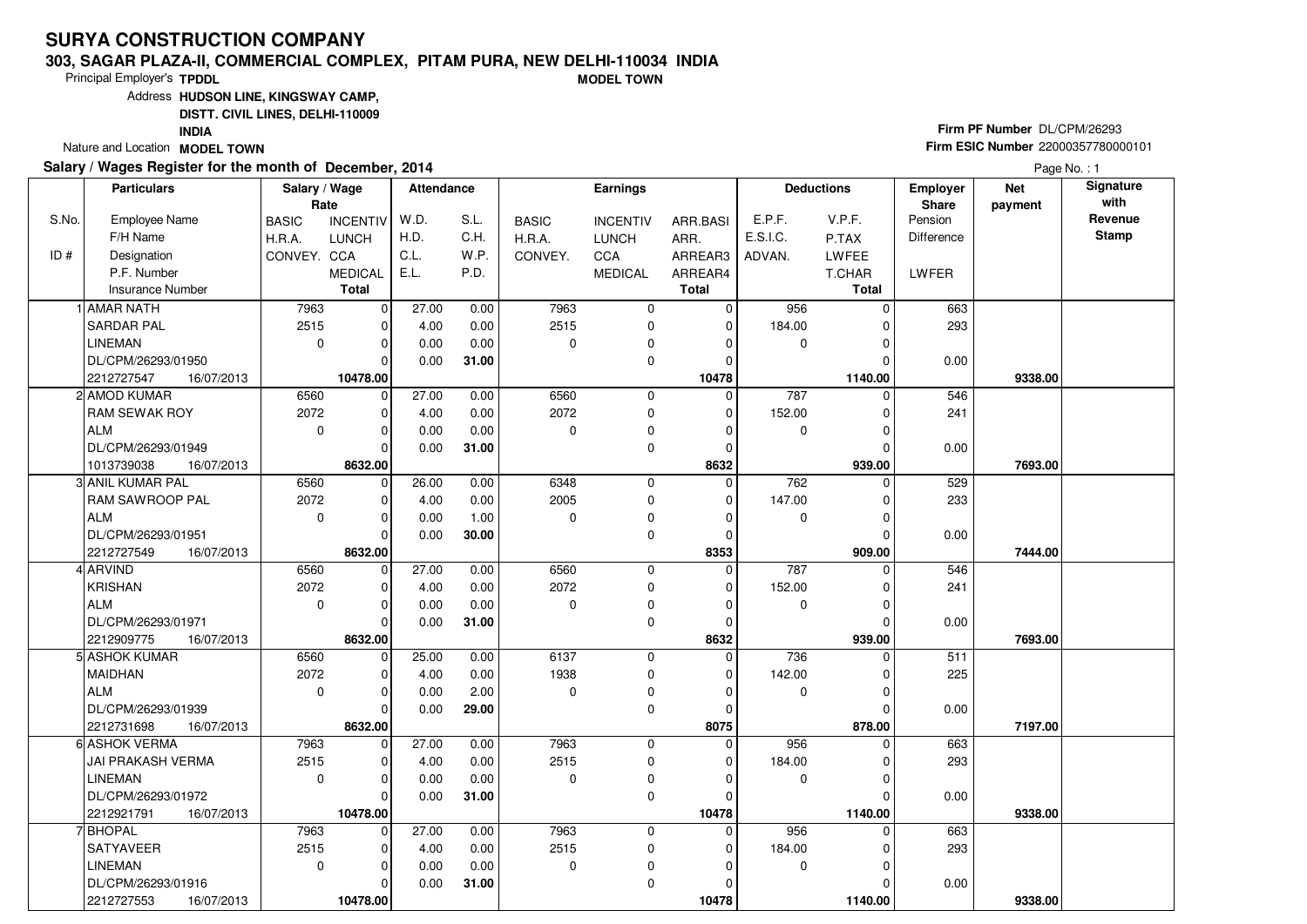#### **303, SAGAR PLAZA-II, COMMERCIAL COMPLEX, PITAM PURA, NEW DELHI-110034 INDIAMODEL TOWN**

Principal Employer's**TPDDL**

Address**HUDSON LINE, KINGSWAY CAMP,**

**DISTT. CIVIL LINES, DELHI-110009**

**INDIA**

Nature and Location **MODEL TOWN** 

### **Salary / Wages Register for the month of December, 2014**

# **Firm PF Number** DL/CPM/26293 **Firm ESIC Number** <sup>22000357780000101</sup>

|       | <b>Particulars</b>       | Salary / Wage<br>Rate |                 | <b>Attendance</b> |       |              | <b>Earnings</b> |              |             | <b>Deductions</b> | Employer<br>Share | <b>Net</b><br>payment | Signature<br>with |
|-------|--------------------------|-----------------------|-----------------|-------------------|-------|--------------|-----------------|--------------|-------------|-------------------|-------------------|-----------------------|-------------------|
| S.No. | <b>Employee Name</b>     | <b>BASIC</b>          | <b>INCENTIV</b> | W.D.              | S.L.  | <b>BASIC</b> | <b>INCENTIV</b> | ARR.BASI     | E.P.F.      | V.P.F.            | Pension           |                       | Revenue           |
|       | F/H Name                 | H.R.A.                | <b>LUNCH</b>    | H.D.              | C.H.  | H.R.A.       | <b>LUNCH</b>    | ARR.         | E.S.I.C.    | P.TAX             | Difference        |                       | Stamp             |
| ID#   | Designation              | CONVEY. CCA           |                 | C.L.              | W.P.  | CONVEY.      | <b>CCA</b>      | ARREAR3      | ADVAN.      | LWFEE             |                   |                       |                   |
|       | P.F. Number              |                       | <b>MEDICAL</b>  | E.L.              | P.D.  |              | <b>MEDICAL</b>  | ARREAR4      |             | T.CHAR            | LWFER             |                       |                   |
|       | <b>Insurance Number</b>  |                       | <b>Total</b>    |                   |       |              |                 | <b>Total</b> |             | <b>Total</b>      |                   |                       |                   |
|       | 8 DEVENDER KUMAR         | 6560                  | $\overline{0}$  | 21.00             | 0.00  | 5079         | $\mathbf 0$     | $\mathbf 0$  | 609         | $\Omega$          | 423               |                       |                   |
|       | <b>SHRI RAM</b>          | 2072                  | $\mathbf 0$     | 3.00              | 0.00  | 1604         | $\mathbf 0$     | $\mathbf 0$  | 117.00      |                   | 186               |                       |                   |
|       | ALM                      | $\mathbf 0$           | $\mathbf 0$     | 0.00              | 7.00  | $\Omega$     | 0               | $\Omega$     | $\mathbf 0$ | $\Omega$          |                   |                       |                   |
|       | DL/CPM/26293/01900       |                       | $\Omega$        | 0.00              | 24.00 |              | $\mathbf 0$     | $\Omega$     |             |                   | 0.00              |                       |                   |
|       | 2212727556<br>16/07/2013 |                       | 8632.00         |                   |       |              |                 | 6683         |             | 726.00            |                   | 5957.00               |                   |
|       | 9 DEVI SINGH             | 7963                  | 0               | 27.00             | 0.00  | 7963         | 0               | $\Omega$     | 956         | $\Omega$          | 663               |                       |                   |
|       | <b>MAKRAND PAL</b>       | 2515                  | $\mathbf 0$     | 4.00              | 0.00  | 2515         | $\mathbf 0$     | $\Omega$     | 184.00      |                   | 293               |                       |                   |
|       | <b>LINEMAN</b>           | $\mathbf 0$           | $\mathbf 0$     | 0.00              | 0.00  | $\Omega$     | 0               | $\Omega$     | 0           |                   |                   |                       |                   |
|       | DL/CPM/26293/01952       |                       | $\Omega$        | 0.00              | 31.00 |              | $\mathbf 0$     | $\Omega$     |             |                   | 0.00              |                       |                   |
|       | 2212727557<br>16/07/2013 |                       | 10478.00        |                   |       |              |                 | 10478        |             | 1140.00           |                   | 9338.00               |                   |
|       | 10 DINESH KUMAR          | 7963                  | $\mathbf 0$     | 24.00             | 0.00  | 7192         | $\mathbf 0$     | $\mathbf 0$  | 863         |                   | 599               |                       |                   |
|       | <b>RAM KALAN SINGH</b>   | 2515                  | $\Omega$        | 4.00              | 0.00  | 2272         | $\mathbf 0$     | $\Omega$     | 166.00      |                   | 264               |                       |                   |
|       | <b>LINEMAN</b>           | $\mathbf 0$           | $\Omega$        | 0.00              | 3.00  | $\Omega$     | 0               | 0            | 0           | $\Omega$          |                   |                       |                   |
|       | DL/CPM/26293/01921       |                       | $\Omega$        | 0.00              | 28.00 |              | $\mathbf 0$     | $\mathbf 0$  |             |                   | 0.00              |                       |                   |
|       | 2212727558<br>16/07/2013 |                       | 10478.00        |                   |       |              |                 | 9464         |             | 1029.00           |                   | 8435.00               |                   |
|       | 11 GREAT MINZ            | 6560                  | $\mathbf 0$     | 27.00             | 0.00  | 6560         | $\mathbf 0$     | $\mathbf 0$  | 787         | $\Omega$          | 546               |                       |                   |
|       | MAHUL MINZ               | 2072                  | $\Omega$        | 4.00              | 0.00  | 2072         | $\mathbf 0$     | $\Omega$     | 152.00      |                   | 241               |                       |                   |
|       | ALM                      | $\mathbf 0$           | $\Omega$        | 0.00              | 0.00  | $\Omega$     | $\pmb{0}$       | $\Omega$     | 0           |                   |                   |                       |                   |
|       | DL/CPM/26293/01937       |                       | $\Omega$        | 0.00              | 31.00 |              | $\mathbf 0$     | $\Omega$     |             |                   | 0.00              |                       |                   |
|       | 2212727559<br>16/07/2013 |                       | 8632.00         |                   |       |              |                 | 8632         |             | 939.00            |                   | 7693.00               |                   |
|       | 12 JAG MOHAN             | 7963                  | $\mathbf 0$     | 27.00             | 0.00  | 7963         | $\mathbf 0$     | $\Omega$     | 956         |                   | 663               |                       |                   |
|       | <b>RAJA RAM</b>          | 2515                  | $\Omega$        | 4.00              | 0.00  | 2515         | $\mathbf 0$     | $\Omega$     | 184.00      |                   | 293               |                       |                   |
|       | LINEMAN                  | $\Omega$              | $\mathbf 0$     | 0.00              | 0.00  | $\Omega$     | $\mathbf 0$     | $\Omega$     | $\mathbf 0$ | U                 |                   |                       |                   |
|       | DL/CPM/26293/01901       |                       | $\mathbf 0$     | 0.00              | 31.00 |              | 0               | $\Omega$     |             |                   | 0.00              |                       |                   |
|       | 2212727562<br>16/07/2013 |                       | 10478.00        |                   |       |              |                 | 10478        |             | 1140.00           |                   | 9338.00               |                   |
|       | 13 JAGDISH YADAV         | 6560                  | 0               | 27.00             | 0.00  | 6560         | $\mathbf 0$     | $\mathbf 0$  | 787         | 0                 | 546               |                       |                   |
|       | RAM NARESH YADAV         | 2072                  | $\mathbf 0$     | 4.00              | 0.00  | 2072         | 0               | $\Omega$     | 152.00      | $\Omega$          | 241               |                       |                   |
|       | <b>ALM</b>               | $\Omega$              | $\Omega$        | 0.00              | 0.00  | $\Omega$     | 0               | $\Omega$     | 0           |                   |                   |                       |                   |
|       | DL/CPM/26293/01948       |                       | $\Omega$        | 0.00              | 31.00 |              | 0               | $\Omega$     |             |                   | 0.00              |                       |                   |
|       | 1013726467<br>16/07/2013 |                       | 8632.00         |                   |       |              |                 | 8632         |             | 939.00            |                   | 7693.00               |                   |
|       | 14 JATA SHANKAR          | 7963                  | $\mathbf 0$     | 27.00             | 0.00  | 7963         | $\mathbf 0$     | 0            | 956         | 0                 | 663               |                       |                   |
|       | ASHOK KUMAR              | 2515                  | $\mathbf 0$     | 4.00              | 0.00  | 2515         | $\mathbf 0$     | $\Omega$     | 184.00      |                   | 293               |                       |                   |
|       | <b>LINEMAN</b>           | $\mathbf 0$           | $\mathbf 0$     | 0.00              | 0.00  | $\mathbf 0$  | 0               | $\Omega$     | 0           | U                 |                   |                       |                   |
|       | DL/CPM/26293/01953       |                       | $\Omega$        | 0.00              | 31.00 |              | $\mathbf 0$     | $\Omega$     |             |                   | 0.00              |                       |                   |
|       | 2212727564<br>16/07/2013 |                       | 10478.00        |                   |       |              |                 | 10478        |             | 1140.00           |                   | 9338.00               |                   |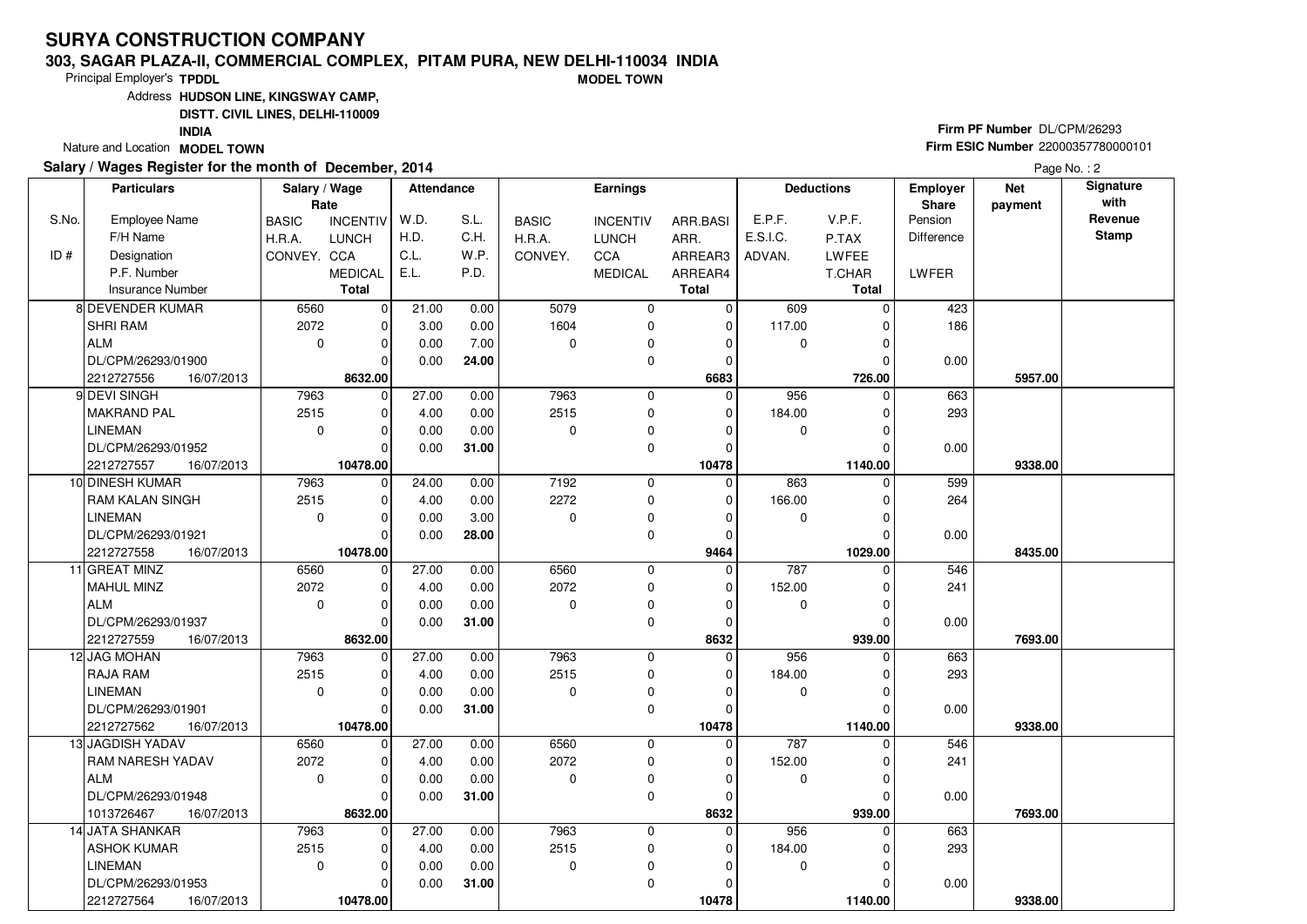#### **303, SAGAR PLAZA-II, COMMERCIAL COMPLEX, PITAM PURA, NEW DELHI-110034 INDIAMODEL TOWN**

Principal Employer's**TPDDL**

Address**HUDSON LINE, KINGSWAY CAMP,**

**DISTT. CIVIL LINES, DELHI-110009**

**INDIA**

Nature and Location **MODEL TOWN** 

#### **Salary / Wages Register for the month of December, 2014**

# **Firm PF Number** DL/CPM/26293 **Firm ESIC Number** <sup>22000357780000101</sup>

|       | <b>Particulars</b>                       | Salary / Wage | Rate                    | <b>Attendance</b> |              |              | <b>Earnings</b> |                      |             | <b>Deductions</b> | Employer<br>Share | <b>Net</b><br>payment | Signature<br>with |
|-------|------------------------------------------|---------------|-------------------------|-------------------|--------------|--------------|-----------------|----------------------|-------------|-------------------|-------------------|-----------------------|-------------------|
| S.No. | <b>Employee Name</b>                     | <b>BASIC</b>  | <b>INCENTIV</b>         | W.D.              | S.L.         | <b>BASIC</b> | <b>INCENTIV</b> | ARR.BASI             | E.P.F.      | V.P.F.            | Pension           |                       | Revenue           |
|       | F/H Name                                 | H.R.A.        | <b>LUNCH</b>            | H.D.              | C.H.         | H.R.A.       | <b>LUNCH</b>    | ARR.                 | E.S.I.C.    | P.TAX             | <b>Difference</b> |                       | <b>Stamp</b>      |
| ID#   | Designation                              | CONVEY. CCA   |                         | C.L.              | W.P.         | CONVEY.      | <b>CCA</b>      | ARREAR3              | ADVAN.      | <b>LWFEE</b>      |                   |                       |                   |
|       | P.F. Number                              |               | <b>MEDICAL</b>          | E.L.              | P.D.         |              | <b>MEDICAL</b>  | ARREAR4              |             | T.CHAR            | LWFER             |                       |                   |
|       | <b>Insurance Number</b>                  |               | <b>Total</b>            |                   |              |              |                 | <b>Total</b>         |             | <b>Total</b>      |                   |                       |                   |
|       | 15 JITENDER                              | 6560          | 0                       | 27.00             | 0.00         | 6560         | 0               | $\mathbf 0$          | 787         | $\Omega$          | 546               |                       |                   |
|       | VASUDEV                                  | 2072          | $\mathbf 0$             | 4.00              | 0.00         | 2072         | $\mathbf 0$     | $\mathbf 0$          | 152.00      |                   | 241               |                       |                   |
|       | ALM                                      | $\mathbf 0$   | $\mathbf 0$             | 0.00              | 0.00         | $\Omega$     | 0               | $\Omega$             | 0           | $\Omega$          |                   |                       |                   |
|       | DL/CPM/26293/01920                       |               | $\Omega$                | 0.00              | 31.00        |              | $\mathbf 0$     | $\mathbf 0$          |             | 0                 | 0.00              |                       |                   |
|       | 1013583473<br>16/07/2013                 |               | 8632.00                 |                   |              |              |                 | 8632                 |             | 939.00            |                   | 7693.00               |                   |
|       | 16 KAILASH RAJPUT                        | 7963          | 0                       | 27.00             | 0.00         | 7963         | 0               | $\mathbf 0$          | 956         | $\Omega$          | 663               |                       |                   |
|       | <b>LAL SINGH</b>                         | 2515          | $\mathbf 0$             | 4.00              | 0.00         | 2515         | $\mathbf 0$     | $\mathbf 0$          | 184.00      |                   | 293               |                       |                   |
|       | <b>LINEMAN</b>                           | $\mathbf 0$   | $\Omega$                | 0.00              | 0.00         | $\Omega$     | $\mathbf 0$     | 0                    | 0           |                   |                   |                       |                   |
|       | DL/CPM/26293/01914                       |               | $\Omega$                | 0.00              | 31.00        |              | $\Omega$        | $\Omega$             |             | $\Omega$          | 0.00              |                       |                   |
|       | 2212727565<br>16/07/2013                 |               | 10478.00                |                   |              |              |                 | 10478                |             | 1140.00           |                   | 9338.00               |                   |
|       | 17 KAUSHAL KUMAR                         | 6560          | $\mathbf 0$             | 19.00             | 0.00         | 4655         | 0               | $\mathbf 0$          | 559         | $\Omega$          | 388               |                       |                   |
|       | <b>SARDAR PAL</b>                        | 2072          | $\mathbf 0$             | 3.00              | 0.00         | 1470         | $\mathbf 0$     | $\mathbf 0$          | 108.00      | O                 | 171               |                       |                   |
|       | ALM                                      | $\mathbf 0$   | $\Omega$                | 0.00              | 9.00         | O            | 0               | $\Omega$             | 0           | O                 |                   |                       |                   |
|       | DL/CPM/26293/01925                       |               | $\Omega$                | 0.00              | 22.00        |              | $\mathbf 0$     | $\mathbf 0$          |             | 0                 | 0.00              |                       |                   |
|       | 2212727566<br>16/07/2013                 |               | 8632.00                 |                   |              |              |                 | 6125                 |             | 667.00            |                   | 5458.00               |                   |
|       | 18 MAHADEV                               | 6560          | 0                       | 27.00             | 0.00         | 6560         | $\overline{0}$  | $\Omega$             | 787         | $\Omega$          | 546               |                       |                   |
|       | LAKHU PRASAD YADAV                       | 2072          | $\mathbf 0$             | 4.00              | 0.00         | 2072         | $\mathbf 0$     | $\Omega$             | 152.00      |                   | 241               |                       |                   |
|       | ALM                                      | $\mathbf 0$   | $\mathbf 0$             | 0.00              | 0.00         | $\Omega$     | $\mathbf 0$     | $\Omega$             | 0           |                   |                   |                       |                   |
|       | DL/CPM/26293/01984                       |               | $\Omega$                | 0.00              | 31.00        |              | $\mathbf 0$     | $\mathbf 0$          |             |                   | 0.00              |                       |                   |
|       | 2212731706<br>01/08/2013                 |               | 8632.00                 |                   |              |              |                 | 8632                 |             | 939.00            |                   | 7693.00               |                   |
|       | 19 MAHAVIR PRASAD                        | 7963          | 0                       | 27.00             | 0.00         | 7963         | 0               | $\mathbf 0$          | 956         | 0                 | 663               |                       |                   |
|       | BUDHAI PRASAD                            | 2515          | $\mathbf 0$             | 4.00              | 0.00         | 2515         | 0               | 0                    | 184.00      |                   | 293               |                       |                   |
|       | <b>LINEMAN</b>                           | $\mathbf 0$   | $\mathbf 0$             | 0.00              | 0.00         | $\Omega$     | $\mathbf 0$     | $\Omega$             | $\mathbf 0$ | O                 |                   |                       |                   |
|       | DL/CPM/26293/01985                       |               | $\Omega$                | 0.00              | 31.00        |              | $\Omega$        | $\Omega$             |             |                   | 0.00              |                       |                   |
|       | 2212727569<br>01/11/2013<br>20 MANSA RAM | 6560          | 10478.00<br>$\mathbf 0$ | 22.00             |              | 5502         | 0               | 10478<br>$\mathbf 0$ | 660         | 1140.00<br>0      | 458               | 9338.00               |                   |
|       | <b>RAM KRISHAN</b>                       | 2072          | $\mathbf 0$             | 4.00              | 0.00<br>0.00 | 1738         | 0               | $\Omega$             | 127.00      |                   | 202               |                       |                   |
|       | l ALM                                    | $\Omega$      | $\Omega$                | 0.00              | 5.00         | $\Omega$     | 0               | $\Omega$             | $\mathbf 0$ | U                 |                   |                       |                   |
|       | DL/CPM/26293/01954                       |               | $\Omega$                | 0.00              | 26.00        |              | $\mathbf 0$     | $\mathbf 0$          |             |                   | 0.00              |                       |                   |
|       | 2212727575<br>16/07/2013                 |               | 8632.00                 |                   |              |              |                 | 7240                 |             | 787.00            |                   | 6453.00               |                   |
|       | 21 MUKESH KUMAR                          | 6560          | $\mathbf 0$             | 27.00             | 0.00         | 6560         | $\mathbf 0$     | 0                    | 787         | $\Omega$          | 546               |                       |                   |
|       | GAJODHAR                                 | 2072          | 0                       | 4.00              | 0.00         | 2072         | 0               | $\Omega$             | 152.00      |                   | 241               |                       |                   |
|       | ALM                                      | $\Omega$      | $\Omega$                | 0.00              | 0.00         | $\mathbf 0$  | 0               | $\Omega$             | 0           |                   |                   |                       |                   |
|       | DL/CPM/26293/01902                       |               | $\Omega$                | 0.00              | 31.00        |              | $\mathbf 0$     | $\Omega$             |             |                   | 0.00              |                       |                   |
|       | 2212727574<br>16/07/2013                 |               | 8632.00                 |                   |              |              |                 | 8632                 |             | 939.00            |                   | 7693.00               |                   |
|       |                                          |               |                         |                   |              |              |                 |                      |             |                   |                   |                       |                   |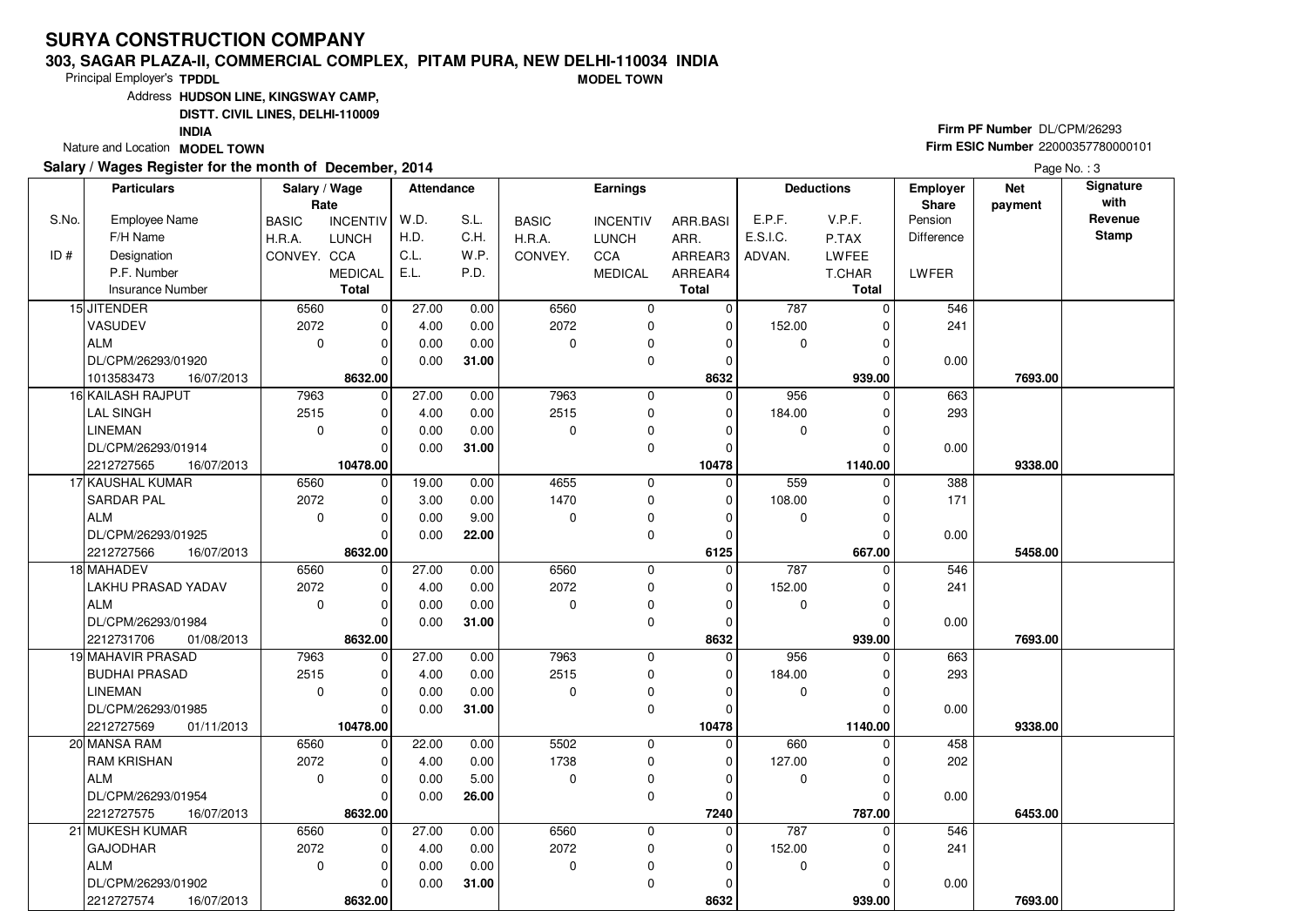#### **303, SAGAR PLAZA-II, COMMERCIAL COMPLEX, PITAM PURA, NEW DELHI-110034 INDIAMODEL TOWN**

Principal Employer's**TPDDL**

Address**HUDSON LINE, KINGSWAY CAMP,**

**DISTT. CIVIL LINES, DELHI-110009**

**INDIA**

Nature and Location **MODEL TOWN** 

### **Salary / Wages Register for the month of December, 2014**

# **Firm PF Number** DL/CPM/26293 **Firm ESIC Number** <sup>22000357780000101</sup>

|       | <b>Particulars</b>       | Salary / Wage<br>Rate |                 | <b>Attendance</b> |       |              | <b>Earnings</b> |              |             | <b>Deductions</b> | Employer<br>Share | <b>Net</b><br>payment | Signature<br>with |
|-------|--------------------------|-----------------------|-----------------|-------------------|-------|--------------|-----------------|--------------|-------------|-------------------|-------------------|-----------------------|-------------------|
| S.No. | <b>Employee Name</b>     | <b>BASIC</b>          | <b>INCENTIV</b> | W.D.              | S.L.  | <b>BASIC</b> | <b>INCENTIV</b> | ARR.BASI     | E.P.F.      | V.P.F.            | Pension           |                       | Revenue           |
|       | F/H Name                 | H.R.A.                | <b>LUNCH</b>    | H.D.              | C.H.  | H.R.A.       | <b>LUNCH</b>    | ARR.         | E.S.I.C.    | P.TAX             | Difference        |                       | <b>Stamp</b>      |
| ID#   | Designation              | CONVEY. CCA           |                 | C.L.              | W.P.  | CONVEY.      | <b>CCA</b>      | ARREAR3      | ADVAN.      | LWFEE             |                   |                       |                   |
|       | P.F. Number              |                       | <b>MEDICAL</b>  | E.L.              | P.D.  |              | <b>MEDICAL</b>  | ARREAR4      |             | T.CHAR            | LWFER             |                       |                   |
|       | <b>Insurance Number</b>  |                       | <b>Total</b>    |                   |       |              |                 | <b>Total</b> |             | <b>Total</b>      |                   |                       |                   |
|       | 22 MUKESH KUMAR          | 6560                  | $\overline{0}$  | 27.00             | 0.00  | 6560         | $\mathbf 0$     | $\mathbf 0$  | 787         | $\Omega$          | 546               |                       |                   |
|       | JAWALA PRASAD            | 2072                  | $\mathbf 0$     | 4.00              | 0.00  | 2072         | $\mathbf 0$     | $\mathbf 0$  | 152.00      |                   | 241               |                       |                   |
|       | ALM                      | $\mathbf 0$           | $\mathbf 0$     | 0.00              | 0.00  | $\Omega$     | 0               | $\Omega$     | $\mathbf 0$ | $\Omega$          |                   |                       |                   |
|       | DL/CPM/26293/01955       |                       | $\Omega$        | 0.00              | 31.00 |              | $\mathbf 0$     | $\Omega$     |             |                   | 0.00              |                       |                   |
|       | 2212727577<br>16/07/2013 |                       | 8632.00         |                   |       |              |                 | 8632         |             | 939.00            |                   | 7693.00               |                   |
|       | 23 MUKESH KUMAR          | 7963                  | 0               | 27.00             | 0.00  | 7963         | 0               | $\mathbf 0$  | 956         | $\Omega$          | 663               |                       |                   |
|       | <b>GOVERDHAN</b>         | 2515                  | $\mathbf 0$     | 4.00              | 0.00  | 2515         | $\mathbf 0$     | $\Omega$     | 184.00      |                   | 293               |                       |                   |
|       | TO                       | $\mathbf 0$           | $\mathbf 0$     | 0.00              | 0.00  | $\Omega$     | 0               | $\Omega$     | 0           |                   |                   |                       |                   |
|       | DL/CPM/26293/01982       |                       | $\Omega$        | 0.00              | 31.00 |              | $\mathbf 0$     | $\Omega$     |             |                   | 0.00              |                       |                   |
|       | 16/07/2013<br>1013583467 |                       | 10478.00        |                   |       |              |                 | 10478        |             | 1140.00           |                   | 9338.00               |                   |
|       | 24 NARENDRA              | 7963                  | $\mathbf 0$     | 27.00             | 0.00  | 7963         | $\mathbf 0$     | $\mathbf 0$  | 956         | $\Omega$          | 663               |                       |                   |
|       | <b>RAM SWAROOP</b>       | 2515                  | $\Omega$        | 4.00              | 0.00  | 2515         | $\mathbf 0$     | $\Omega$     | 184.00      |                   | 293               |                       |                   |
|       | l TO                     | $\mathbf 0$           | $\mathbf 0$     | 0.00              | 0.00  | $\Omega$     | 0               | 0            | 0           | $\Omega$          |                   |                       |                   |
|       | DL/CPM/26293/01940       |                       | $\Omega$        | 0.00              | 31.00 |              | $\mathbf 0$     | $\mathbf 0$  |             |                   | 0.00              |                       |                   |
|       | 2212948036<br>16/07/2013 |                       | 10478.00        |                   |       |              |                 | 10478        |             | 1140.00           |                   | 9338.00               |                   |
|       | 25 NARESH                | 6560                  | $\mathbf 0$     | 22.00             | 0.00  | 5502         | $\mathbf 0$     | $\mathbf 0$  | 660         | $\Omega$          | 458               |                       |                   |
|       | <b>LAIKU PRASAD</b>      | 2072                  | $\Omega$        | 4.00              | 0.00  | 1738         | $\mathbf 0$     | $\Omega$     | 127.00      |                   | 202               |                       |                   |
|       | ALM                      | $\mathbf 0$           | $\Omega$        | 0.00              | 5.00  | $\Omega$     | $\pmb{0}$       | $\Omega$     | 0           |                   |                   |                       |                   |
|       | DL/CPM/26293/01903       |                       | $\Omega$        | 0.00              | 26.00 |              | $\mathbf 0$     | 0            |             |                   | 0.00              |                       |                   |
|       | 2212727578<br>16/07/2013 |                       | 8632.00         |                   |       |              |                 | 7240         |             | 787.00            |                   | 6453.00               |                   |
|       | 26 NARESH DAHIYA         | 7963                  | $\mathbf 0$     | 27.00             | 0.00  | 7963         | $\mathbf 0$     | $\Omega$     | 956         |                   | 663               |                       |                   |
|       | MUKHTYAR SINGH           | 2515                  | $\Omega$        | 4.00              | 0.00  | 2515         | $\mathbf 0$     | $\Omega$     | 184.00      |                   | 293               |                       |                   |
|       | <b>LINEMAN</b>           | $\Omega$              | $\mathbf 0$     | 0.00              | 0.00  | $\Omega$     | $\mathbf 0$     | $\Omega$     | $\mathbf 0$ | O                 |                   |                       |                   |
|       | DL/CPM/26293/01917       |                       | $\mathbf 0$     | 0.00              | 31.00 |              | 0               | $\Omega$     |             |                   | 0.00              |                       |                   |
|       | 2212727580<br>16/07/2013 |                       | 10478.00        |                   |       |              |                 | 10478        |             | 1140.00           |                   | 9338.00               |                   |
|       | 27 NARESH KUMAR          | 7963                  | 0               | 27.00             | 0.00  | 7963         | $\mathbf 0$     | $\mathbf 0$  | 956         | 0                 | 663               |                       |                   |
|       | <b>RAJ KUMAR</b>         | 2515                  | $\mathbf 0$     | 4.00              | 0.00  | 2515         | 0               | $\Omega$     | 184.00      |                   | 293               |                       |                   |
|       | <b>LINEMAN</b>           | $\Omega$              | $\Omega$        | 0.00              | 0.00  | $\Omega$     | 0               | $\Omega$     | 0           |                   |                   |                       |                   |
|       | DL/CPM/26293/01976       |                       | $\Omega$        | 0.00              | 31.00 |              | 0               | $\Omega$     |             |                   | 0.00              |                       |                   |
|       | 2212727581<br>16/07/2013 |                       | 10478.00        |                   |       |              |                 | 10478        |             | 1140.00<br>0      |                   | 9338.00               |                   |
|       | 28 NATHU RAM             | 7963<br>2515          | $\mathbf 0$     | 27.00             | 0.00  | 7963         | $\mathbf 0$     | 0            | 956         |                   | 663               |                       |                   |
|       | MATRUMAL                 |                       | $\mathbf 0$     | 4.00              | 0.00  | 2515         | $\mathbf 0$     | 0            | 184.00      |                   | 293               |                       |                   |
|       | <b>LINEMAN</b>           | $\mathbf 0$           | $\mathbf 0$     | 0.00              | 0.00  | $\mathbf 0$  | 0               | $\Omega$     | 0           | U                 |                   |                       |                   |
|       | DL/CPM/26293/01956       |                       | $\Omega$        | 0.00              | 31.00 |              | $\mathbf 0$     | $\Omega$     |             |                   | 0.00              |                       |                   |
|       | 2212727583<br>16/07/2013 |                       | 10478.00        |                   |       |              |                 | 10478        |             | 1140.00           |                   | 9338.00               |                   |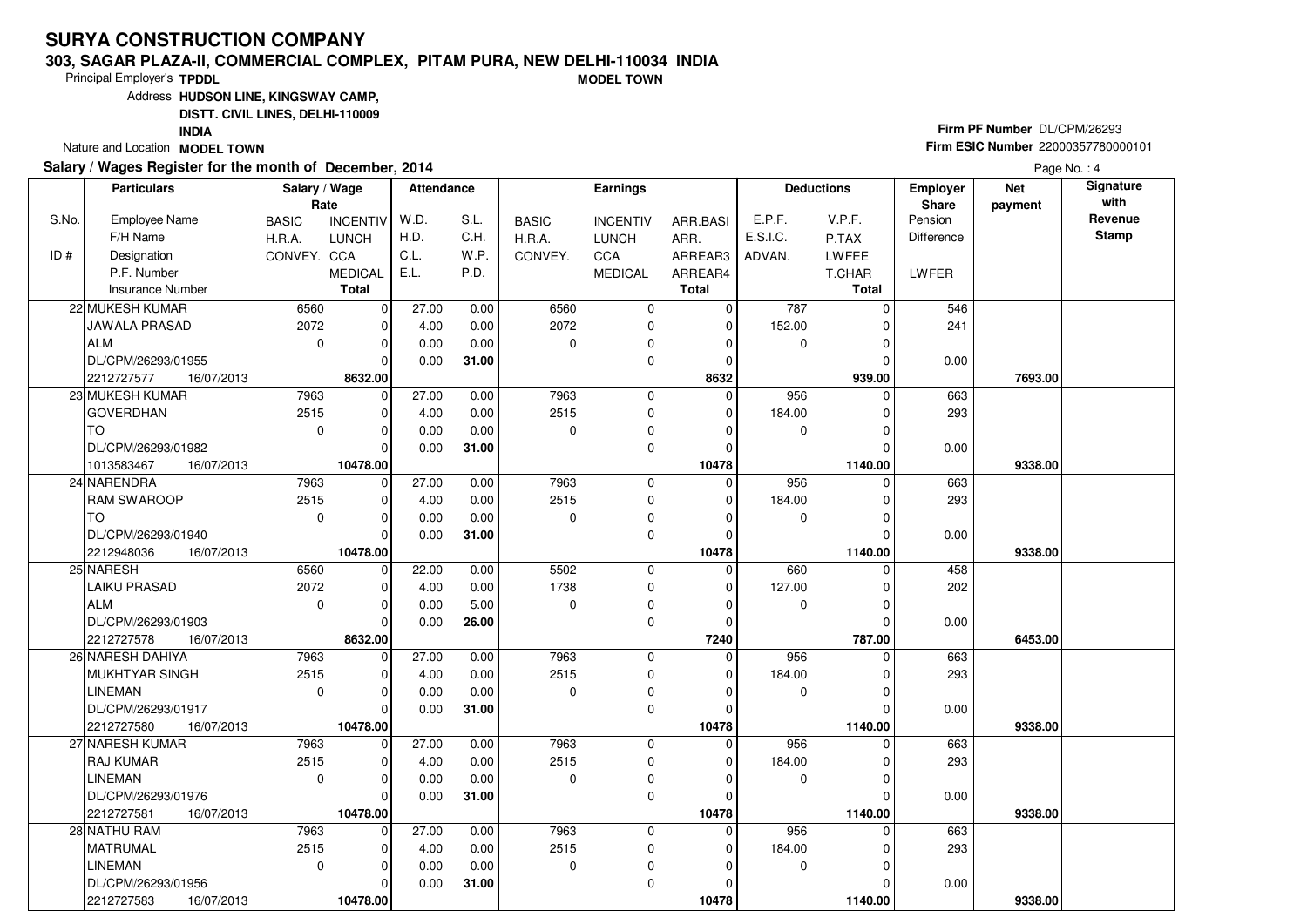#### **303, SAGAR PLAZA-II, COMMERCIAL COMPLEX, PITAM PURA, NEW DELHI-110034 INDIAMODEL TOWN**

Principal Employer's**TPDDL**

Address**HUDSON LINE, KINGSWAY CAMP,**

**DISTT. CIVIL LINES, DELHI-110009**

**INDIA**

Nature and Location **MODEL TOWN** 

### **Salary / Wages Register for the month of December, 2014**

# **Firm PF Number** DL/CPM/26293 **Firm ESIC Number** <sup>22000357780000101</sup>

|       | <b>Particulars</b>                          | Salary / Wage        |                   | <b>Attendance</b> |              |              | Earnings         |              |             | <b>Deductions</b> | Employer          | <b>Net</b> | Signature<br>with |
|-------|---------------------------------------------|----------------------|-------------------|-------------------|--------------|--------------|------------------|--------------|-------------|-------------------|-------------------|------------|-------------------|
| S.No. | <b>Employee Name</b>                        | Rate<br><b>BASIC</b> | <b>INCENTIV</b>   | W.D.              | S.L.         | <b>BASIC</b> | <b>INCENTIV</b>  | ARR.BASI     | E.P.F.      | V.P.F.            | Share<br>Pension  | payment    | Revenue           |
|       | F/H Name                                    | H.R.A.               | <b>LUNCH</b>      | H.D.              | C.H.         | H.R.A.       | <b>LUNCH</b>     | ARR.         | E.S.I.C.    | P.TAX             | <b>Difference</b> |            | <b>Stamp</b>      |
| ID#   | Designation                                 | CONVEY. CCA          |                   | C.L.              | W.P.         | CONVEY.      | CCA              | ARREAR3      | ADVAN.      | LWFEE             |                   |            |                   |
|       | P.F. Number                                 |                      | <b>MEDICAL</b>    | E.L.              | P.D.         |              | <b>MEDICAL</b>   | ARREAR4      |             | T.CHAR            | LWFER             |            |                   |
|       | <b>Insurance Number</b>                     |                      | <b>Total</b>      |                   |              |              |                  | <b>Total</b> |             | <b>Total</b>      |                   |            |                   |
|       | 29 OM PRAKASH                               | 7963                 |                   | 27.00             |              | 7963         |                  | 0            | 956         | $\Omega$          |                   |            |                   |
|       | CHHOTA                                      | 2515                 | 0 <br>$\mathbf 0$ | 4.00              | 0.00<br>0.00 | 2515         | 0<br>$\mathbf 0$ | $\mathbf 0$  | 184.00      |                   | 663<br>293        |            |                   |
|       | <b>LINEMAN</b>                              | $\mathbf 0$          | $\mathbf 0$       | 0.00              | 0.00         | $\Omega$     |                  | $\Omega$     |             | U                 |                   |            |                   |
|       | DL/CPM/26293/01942                          |                      | $\Omega$          | 0.00              |              |              | 0<br>$\mathbf 0$ | $\mathbf 0$  | 0           |                   |                   |            |                   |
|       |                                             |                      | 10478.00          |                   | 31.00        |              |                  | 10478        |             | 1140.00           | 0.00              | 9338.00    |                   |
|       | 1013583459<br>16/07/2013<br>30 PARMOD KUMAR | 6560                 | $\mathbf 0$       | 27.00             |              | 6560         | 0                | $\mathbf 0$  | 787         | 0                 | 546               |            |                   |
|       | <b>VISHRAM PAL</b>                          | 2072                 | $\mathbf 0$       | 4.00              | 0.00<br>0.00 | 2072         | 0                | $\Omega$     | 152.00      |                   | 241               |            |                   |
|       | <b>ALM</b>                                  | $\Omega$             | $\Omega$          | 0.00              | 0.00         | $\Omega$     | 0                | $\Omega$     | 0           |                   |                   |            |                   |
|       | DL/CPM/26293/01981                          |                      | $\Omega$          | 0.00              | 31.00        |              | $\mathbf 0$      | 0            |             |                   | 0.00              |            |                   |
|       | 2212778042<br>16/07/2013                    |                      | 8632.00           |                   |              |              |                  | 8632         |             | 939.00            |                   | 7693.00    |                   |
|       | 31 PINTOO YADAV                             | 6560                 | $\mathbf 0$       | 27.00             | 0.00         | 6560         | $\mathbf 0$      | $\mathbf 0$  | 787         |                   | 546               |            |                   |
|       | <b>GANESH YADAV</b>                         | 2072                 | $\Omega$          | 4.00              | 0.00         | 2072         | 0                | $\Omega$     | 152.00      |                   | 241               |            |                   |
|       | ALM                                         | $\mathbf 0$          | $\mathbf 0$       | 0.00              | 0.00         | $\Omega$     | $\mathbf 0$      | $\Omega$     | $\mathbf 0$ | $\Omega$          |                   |            |                   |
|       | DL/CPM/26293/01923                          |                      | $\mathbf 0$       | 0.00              | 31.00        |              | 0                | 0            |             |                   | 0.00              |            |                   |
|       | 1013583489<br>16/07/2013                    |                      | 8632.00           |                   |              |              |                  | 8632         |             | 939.00            |                   | 7693.00    |                   |
|       | 32 RAJ BAHADUR YADAV                        | 7963                 | $\mathbf 0$       | 27.00             | 0.00         | 7963         | $\mathbf 0$      | $\Omega$     | 956         | $\Omega$          | 663               |            |                   |
|       | SADHNU YADAV                                | 2515                 | $\mathbf 0$       | 4.00              | 0.00         | 2515         | 0                | $\Omega$     | 184.00      |                   | 293               |            |                   |
|       | <b>LINEMAN</b>                              | $\mathbf 0$          | $\mathbf 0$       | 0.00              | 0.00         | $\Omega$     | $\mathbf 0$      | $\Omega$     | 0           |                   |                   |            |                   |
|       | DL/CPM/26293/01983                          |                      | $\Omega$          | 0.00              | 31.00        |              | $\mathbf 0$      | $\Omega$     |             |                   | 0.00              |            |                   |
|       | 2213844031<br>01/08/2013                    |                      | 10478.00          |                   |              |              |                  | 10478        |             | 1140.00           |                   | 9338.00    |                   |
|       | 33 RAJ KARAN                                | 6560                 | $\mathbf 0$       | 27.00             | 0.00         | 6560         | $\mathbf 0$      | $\Omega$     | 787         |                   | 546               |            |                   |
|       | <b>DHAN PAL</b>                             | 2072                 | $\Omega$          | 4.00              | 0.00         | 2072         | 0                | $\Omega$     | 152.00      |                   | 241               |            |                   |
|       | <b>ALM</b>                                  | $\mathbf 0$          | $\mathbf 0$       | 0.00              | 0.00         | $\Omega$     | 0                | 0            | 0           | O                 |                   |            |                   |
|       | DL/CPM/26293/01958                          |                      | $\mathbf 0$       | 0.00              | 31.00        |              | $\mathbf 0$      | $\mathbf 0$  |             |                   | 0.00              |            |                   |
|       | 2212727603<br>16/07/2013                    |                      | 8632.00           |                   |              |              |                  | 8632         |             | 939.00            |                   | 7693.00    |                   |
|       | 34 RAJ KUMAR                                | 7963                 | $\mathbf 0$       | 27.00             | 0.00         | 7963         | $\mathbf 0$      | $\Omega$     | 956         | 0                 | 663               |            |                   |
|       | RADHAY SHYAM                                | 2515                 | $\Omega$          | 4.00              | 0.00         | 2515         | $\mathbf 0$      | $\Omega$     | 184.00      |                   | 293               |            |                   |
|       | l TO                                        | $\mathbf 0$          | $\mathbf 0$       | 0.00              | 0.00         | 0            | 0                | $\Omega$     | 0           |                   |                   |            |                   |
|       | DL/CPM/26293/01980                          |                      | $\Omega$          | 0.00              | 31.00        |              | $\mathbf 0$      | $\Omega$     |             |                   | 0.00              |            |                   |
|       | 1013589342<br>16/07/2013                    |                      | 10478.00          |                   |              |              |                  | 10478        |             | 1140.00           |                   | 9338.00    |                   |
|       | 35 RAJ KUMAR YADAV                          | 7963                 | $\mathbf 0$       | 27.00             | 0.00         | 7963         | $\mathbf 0$      | 0            | 956         | $\Omega$          | 663               |            |                   |
|       | RAMA SHANKAR YADAV                          | 2515                 | $\mathbf 0$       | 4.00              | 0.00         | 2515         | $\mathbf 0$      | 0            | 184.00      |                   | 293               |            |                   |
|       | <b>LINEMAN</b>                              | $\mathbf 0$          | $\mathbf 0$       | 0.00              | 0.00         | 0            | 0                | $\Omega$     | 0           | U                 |                   |            |                   |
|       | DL/CPM/26293/01936                          |                      | $\Omega$          | 0.00              | 31.00        |              | $\mathbf 0$      | $\Omega$     |             |                   | 0.00              |            |                   |
|       | 2212778053<br>16/07/2013                    |                      | 10478.00          |                   |              |              |                  | 10478        |             | 1140.00           |                   | 9338.00    |                   |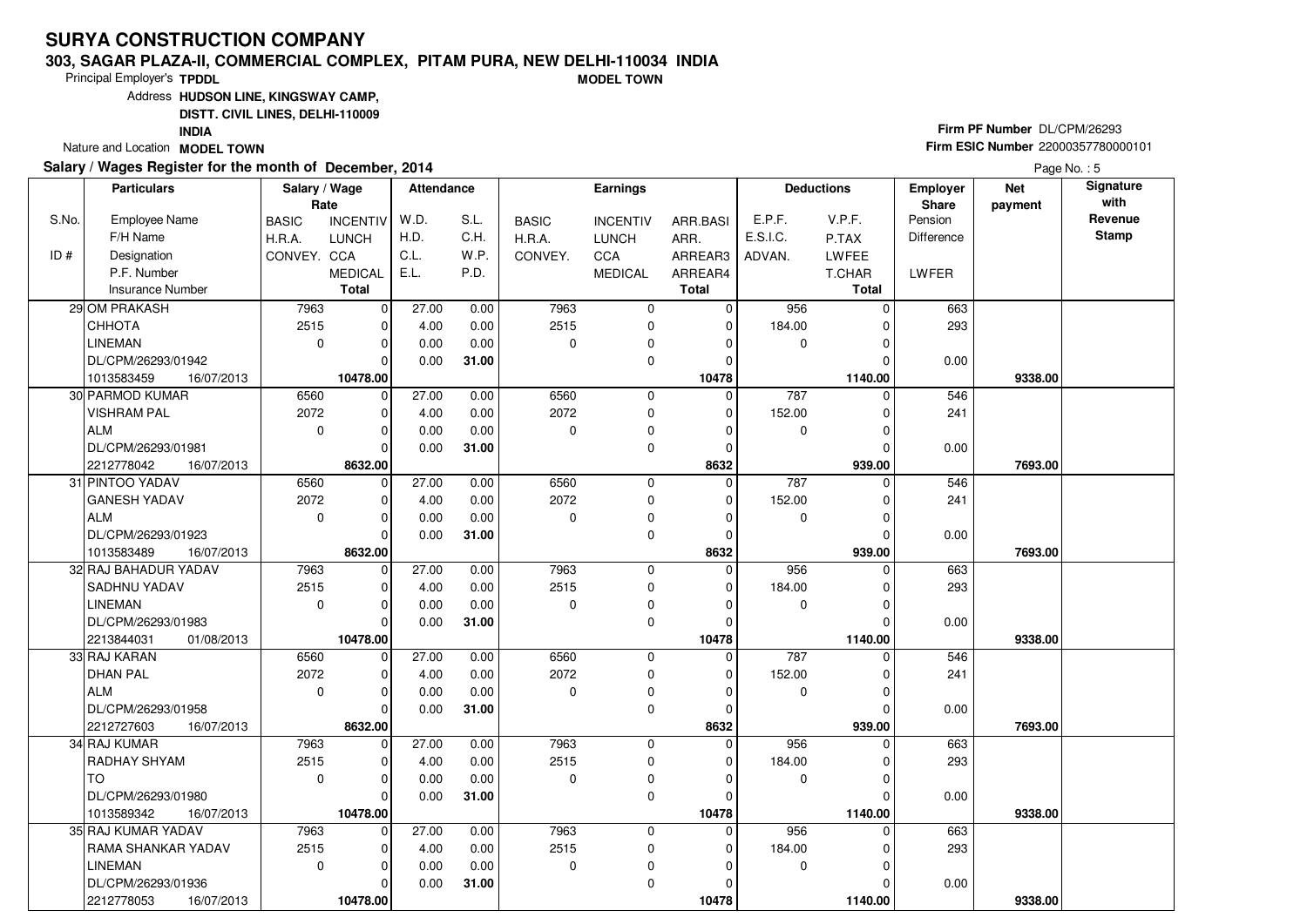#### **303, SAGAR PLAZA-II, COMMERCIAL COMPLEX, PITAM PURA, NEW DELHI-110034 INDIAMODEL TOWN**

Principal Employer's**TPDDL**

Address**HUDSON LINE, KINGSWAY CAMP,**

**DISTT. CIVIL LINES, DELHI-110009**

**INDIA**

Nature and Location **MODEL TOWN** 

#### **Salary / Wages Register for the month of December, 2014**

# **Firm PF Number** DL/CPM/26293 **Firm ESIC Number** <sup>22000357780000101</sup>

|       | <b>Particulars</b>       | Salary / Wage<br>Rate |                 | <b>Attendance</b> |       |              | <b>Earnings</b> |                |             | <b>Deductions</b> | Employer<br>Share | <b>Net</b><br>payment | Signature<br>with |
|-------|--------------------------|-----------------------|-----------------|-------------------|-------|--------------|-----------------|----------------|-------------|-------------------|-------------------|-----------------------|-------------------|
| S.No. | <b>Employee Name</b>     | <b>BASIC</b>          | <b>INCENTIV</b> | W.D.              | S.L.  | <b>BASIC</b> | <b>INCENTIV</b> | ARR.BASI       | E.P.F.      | V.P.F.            | Pension           |                       | Revenue           |
|       | F/H Name                 | H.R.A.                | <b>LUNCH</b>    | H.D.              | C.H.  | H.R.A.       | <b>LUNCH</b>    | ARR.           | E.S.I.C.    | P.TAX             | <b>Difference</b> |                       | <b>Stamp</b>      |
| ID#   | Designation              | CONVEY. CCA           |                 | C.L.              | W.P.  | CONVEY.      | <b>CCA</b>      | ARREAR3        | ADVAN.      | <b>LWFEE</b>      |                   |                       |                   |
|       | P.F. Number              |                       | <b>MEDICAL</b>  | E.L.              | P.D.  |              | <b>MEDICAL</b>  | ARREAR4        |             | T.CHAR            | LWFER             |                       |                   |
|       | <b>Insurance Number</b>  |                       | <b>Total</b>    |                   |       |              |                 | <b>Total</b>   |             | <b>Total</b>      |                   |                       |                   |
|       | 36 RAJ NARAYAN           | 7963                  | 0               | 9.00              | 0.00  | 2569         | $\mathbf 0$     | $\mathbf 0$    | 308         | $\Omega$          | 214               |                       |                   |
|       | KALLU                    | 2515                  | $\mathbf 0$     | 1.00              | 0.00  | 811          | $\mathbf 0$     | $\mathbf 0$    | 60.00       |                   | 94                |                       |                   |
|       | LINEMAN                  | $\mathbf 0$           | $\mathbf 0$     | 0.00              | 21.00 | $\Omega$     | 0               | $\Omega$       | 0           | $\Omega$          |                   |                       |                   |
|       | DL/CPM/26293/01904       |                       | $\Omega$        | 0.00              | 10.00 |              | $\mathbf 0$     | $\mathbf 0$    |             | $\Omega$          | 0.00              |                       |                   |
|       | 2212727605<br>16/07/2013 |                       | 10478.00        |                   |       |              |                 | 3380           |             | 368.00            |                   | 3012.00               |                   |
|       | 37 RAJ PAL               | 7963                  | 0               | 27.00             | 0.00  | 7963         | 0               | $\mathbf 0$    | 956         | $\Omega$          | 663               |                       |                   |
|       | KEDARI PAL               | 2515                  | $\mathbf 0$     | 4.00              | 0.00  | 2515         | $\mathbf 0$     | $\mathbf 0$    | 184.00      |                   | 293               |                       |                   |
|       | <b>LINEMAN</b>           | $\mathbf 0$           | $\Omega$        | 0.00              | 0.00  | $\Omega$     | $\mathbf 0$     | 0              | 0           |                   |                   |                       |                   |
|       | DL/CPM/26293/01966       |                       | $\Omega$        | 0.00              | 31.00 |              | $\Omega$        | $\Omega$       |             | $\Omega$          | 0.00              |                       |                   |
|       | 2212778056<br>16/07/2013 |                       | 10478.00        |                   |       |              |                 | 10478          |             | 1140.00           |                   | 9338.00               |                   |
|       | 38 RAJINDER PAL          | 6560                  | $\mathbf 0$     | 27.00             | 0.00  | 6560         | 0               | $\mathbf 0$    | 787         | $\Omega$          | 546               |                       |                   |
|       | <b>SHIV RAM PAL</b>      | 2072                  | $\mathbf 0$     | 4.00              | 0.00  | 2072         | $\mathbf 0$     | $\mathbf 0$    | 152.00      | O                 | 241               |                       |                   |
|       | ALM                      | $\mathbf 0$           | $\Omega$        | 0.00              | 0.00  | $\Omega$     | 0               | $\Omega$       | 0           | O                 |                   |                       |                   |
|       | DL/CPM/26293/01957       |                       | $\Omega$        | 0.00              | 31.00 |              | $\mathbf 0$     | $\mathbf 0$    |             |                   | 0.00              |                       |                   |
|       | 2212727598<br>16/07/2013 |                       | 8632.00         |                   |       |              |                 | 8632           |             | 939.00            |                   | 7693.00               |                   |
|       | 39 RAJVEER SHARMA        | 7963                  | 0               | 25.00             | 0.00  | 7449         | $\overline{0}$  | $\overline{0}$ | 894         | $\Omega$          | 621               |                       |                   |
|       | IMAM CHAND SHARMA        | 2515                  | $\mathbf 0$     | 4.00              | 0.00  | 2353         | $\mathbf 0$     | $\Omega$       | 172.00      |                   | 273               |                       |                   |
|       | <b>LINEMAN</b>           | $\mathbf 0$           | $\mathbf 0$     | 0.00              | 2.00  | $\Omega$     | $\mathbf 0$     | $\Omega$       | 0           |                   |                   |                       |                   |
|       | DL/CPM/26293/01926       |                       | $\Omega$        | 0.00              | 29.00 |              | $\mathbf 0$     | $\mathbf 0$    |             |                   | 0.00              |                       |                   |
|       | 2212727606<br>16/07/2013 |                       | 10478.00        |                   |       |              |                 | 9802           |             | 1066.00           |                   | 8736.00               |                   |
|       | 40 RAKESH SAROHA         | 7963                  | 0               | 27.00             | 0.00  | 7963         | 0               | 0              | 956         | 0                 | 663               |                       |                   |
|       | <b>RAJAN SINGH</b>       | 2515                  | $\Omega$        | 4.00              | 0.00  | 2515         | 0               | 0              | 184.00      |                   | 293               |                       |                   |
|       | <b>LINEMAN</b>           | $\Omega$              | $\mathbf 0$     | 0.00              | 0.00  | $\Omega$     | $\mathbf 0$     | $\Omega$       | $\mathbf 0$ | O                 |                   |                       |                   |
|       | DL/CPM/26293/01915       |                       | $\Omega$        | 0.00              | 31.00 |              | $\mathbf 0$     | $\Omega$       |             |                   | 0.00              |                       |                   |
|       | 2212727608<br>16/07/2013 |                       | 10478.00        |                   |       |              |                 | 10478          |             | 1140.00           |                   | 9338.00               |                   |
|       | 41 RAM DASS              | 7963                  | $\mathbf 0$     | 4.00              | 0.00  | 1284         | 0               | $\mathbf 0$    | 154         | 0                 | 107               |                       |                   |
|       | <b>SHRI RAM</b>          | 2515                  | $\mathbf 0$     | 1.00              | 0.00  | 406          | 0               | $\Omega$       | 30.00       |                   | 47                |                       |                   |
|       | LINEMAN                  | $\Omega$              | $\Omega$        | 0.00              | 26.00 | $\Omega$     | 0               | $\Omega$       | $\mathbf 0$ | U                 |                   |                       |                   |
|       | DL/CPM/26293/01905       |                       | $\Omega$        | 0.00              | 5.00  |              | $\mathbf 0$     | $\mathbf 0$    |             |                   | 0.00              |                       |                   |
|       | 2212727610<br>16/07/2013 |                       | 10478.00        |                   |       |              |                 | 1690           |             | 184.00            |                   | 1506.00               |                   |
|       | 42 RAM KHILAWAN          | 6560                  | $\mathbf 0$     | 9.00              | 0.00  | 2328         | $\mathbf 0$     | 0              | 279         | $\Omega$          | 194               |                       |                   |
|       | munnu                    | 2072                  | $\mathbf 0$     | 2.00              | 0.00  | 735          | 0               | $\Omega$       | 54.00       |                   | 85                |                       |                   |
|       | ALM                      | $\Omega$              | $\Omega$        | 0.00              | 20.00 | $\mathbf 0$  | 0               | $\Omega$       | 0           | $\Omega$          |                   |                       |                   |
|       | DL/CPM/26293/01906       |                       | $\Omega$        | 0.00              | 11.00 |              | $\mathbf 0$     | $\Omega$       |             |                   | 0.00              |                       |                   |
|       | 2212727613<br>16/07/2013 |                       | 8632.00         |                   |       |              |                 | 3063           |             | 333.00            |                   | 2730.00               |                   |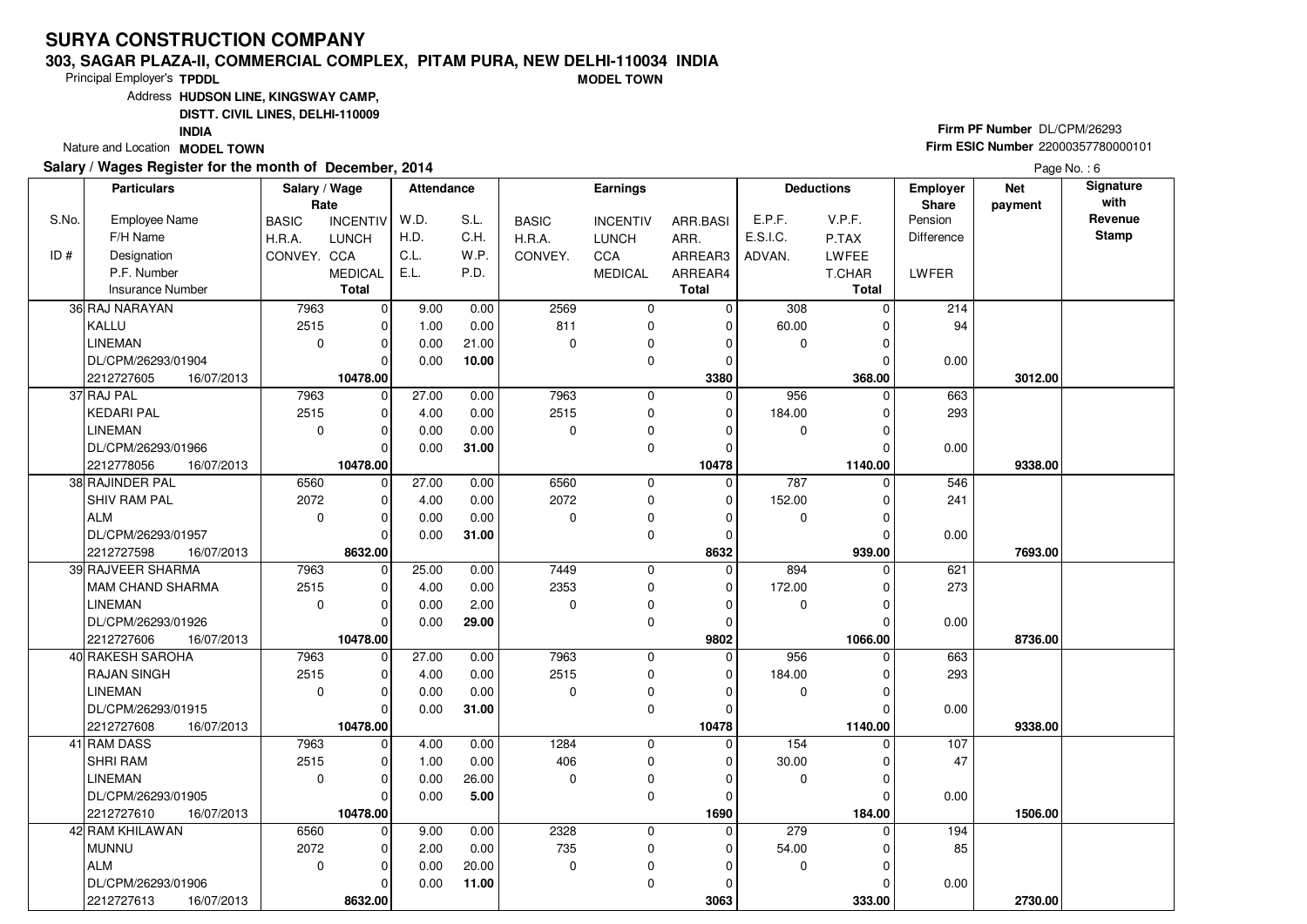#### **303, SAGAR PLAZA-II, COMMERCIAL COMPLEX, PITAM PURA, NEW DELHI-110034 INDIAMODEL TOWN**

Principal Employer's**TPDDL**

Address**HUDSON LINE, KINGSWAY CAMP,**

**DISTT. CIVIL LINES, DELHI-110009**

**INDIA**

Nature and Location **MODEL TOWN** 

### **Salary / Wages Register for the month of December, 2014**

# **Firm PF Number** DL/CPM/26293 **Firm ESIC Number** <sup>22000357780000101</sup>

|       | <b>Particulars</b>                             | Salary / Wage<br>Rate |                        | <b>Attendance</b> |       |              | <b>Earnings</b> |                     |             | <b>Deductions</b> | Employer<br>Share | <b>Net</b><br>payment | Signature<br>with |
|-------|------------------------------------------------|-----------------------|------------------------|-------------------|-------|--------------|-----------------|---------------------|-------------|-------------------|-------------------|-----------------------|-------------------|
| S.No. | <b>Employee Name</b>                           | <b>BASIC</b>          | <b>INCENTIV</b>        | W.D.              | S.L.  | <b>BASIC</b> | <b>INCENTIV</b> | ARR.BASI            | E.P.F.      | V.P.F.            | Pension           |                       | Revenue           |
|       | F/H Name                                       | H.R.A.                | <b>LUNCH</b>           | H.D.              | C.H.  | H.R.A.       | <b>LUNCH</b>    | ARR.                | E.S.I.C.    | P.TAX             | <b>Difference</b> |                       | Stamp             |
| ID#   | Designation                                    | CONVEY. CCA           |                        | C.L.              | W.P.  | CONVEY.      | <b>CCA</b>      | ARREAR3             | ADVAN.      | LWFEE             |                   |                       |                   |
|       | P.F. Number                                    |                       | <b>MEDICAL</b>         | E.L.              | P.D.  |              | <b>MEDICAL</b>  | ARREAR4             |             | T.CHAR            | <b>LWFER</b>      |                       |                   |
|       | <b>Insurance Number</b>                        |                       | <b>Total</b>           |                   |       |              |                 | <b>Total</b>        |             | <b>Total</b>      |                   |                       |                   |
|       | 43 RAM NARESH                                  | 7963                  | $\overline{0}$         | 27.00             | 0.00  | 7963         | $\mathbf 0$     | $\mathbf 0$         | 956         | $\Omega$          | 663               |                       |                   |
|       | <b>BRIJ NATH</b>                               | 2515                  | $\mathbf 0$            | 4.00              | 0.00  | 2515         | $\mathbf 0$     | $\mathbf 0$         | 184.00      |                   | 293               |                       |                   |
|       | <b>LINEMAN</b>                                 | $\mathbf 0$           | $\mathbf 0$            | 0.00              | 0.00  | $\Omega$     | 0               | $\Omega$            | 0           |                   |                   |                       |                   |
|       | DL/CPM/26293/01946                             |                       | $\Omega$               | 0.00              | 31.00 |              | $\mathbf 0$     | $\Omega$            |             |                   | 0.00              |                       |                   |
|       | 2212804016<br>16/07/2013                       |                       | 10478.00               |                   |       |              |                 | 10478               |             | 1140.00           |                   | 9338.00               |                   |
|       | 44 RAM SAGAR                                   | 7963                  | 0                      | 27.00             | 0.00  | 7963         | 0               | 0                   | 956         | $\Omega$          | 663               |                       |                   |
|       | <b>SARDAR PAL</b>                              | 2515                  | $\mathbf 0$            | 4.00              | 0.00  | 2515         | $\mathbf 0$     | $\Omega$            | 184.00      |                   | 293               |                       |                   |
|       | <b>LINEMAN</b>                                 | $\mathbf 0$           | $\mathbf 0$            | 0.00              | 0.00  | $\Omega$     | 0               | $\Omega$            | 0           |                   |                   |                       |                   |
|       | DL/CPM/26293/01979                             |                       | $\Omega$               | 0.00              | 31.00 |              | $\mathbf 0$     | $\Omega$            |             |                   | 0.00              |                       |                   |
|       | 2212727615<br>16/07/2013                       |                       | 10478.00               |                   |       |              |                 | 10478               |             | 1140.00           |                   | 9338.00               |                   |
|       | 45 RAM SAROOP                                  | 7963                  | $\mathbf 0$            | 21.00             | 0.00  | 6165         | 0               | 0                   | 740         | $\Omega$          | 514               |                       |                   |
|       | <b>BALI PRASAD YADAV</b>                       | 2515                  | $\Omega$               | 3.00              | 0.00  | 1947         | $\mathbf 0$     | $\Omega$            | 142.00      |                   | 226               |                       |                   |
|       | <b>LINEMAN</b>                                 | $\mathbf 0$           | $\mathbf 0$            | 0.00              | 7.00  | $\Omega$     | 0               | $\Omega$            | 0           | $\Omega$          |                   |                       |                   |
|       | DL/CPM/26293/01960                             |                       | $\Omega$               | 0.00              | 24.00 |              | $\mathbf 0$     | $\Omega$            |             |                   | 0.00              |                       |                   |
|       | 2212727616<br>16/07/2013                       |                       | 10478.00               |                   |       |              |                 | 8112                |             | 882.00            |                   | 7230.00               |                   |
|       | 46 RAM SUMER                                   | 6560                  | $\mathbf 0$            | 0.00              | 0.00  | $\mathbf 0$  | $\mathbf 0$     | $\Omega$            | $\mathbf 0$ | $\Omega$          | 0                 |                       |                   |
|       | MOHAN LAL                                      | 2072                  | $\Omega$               | 0.00              | 0.00  | $\Omega$     | $\mathbf 0$     | $\Omega$            | 0.00        | $\Omega$          | $\mathbf 0$       |                       |                   |
|       | ALM                                            | $\mathbf 0$           | $\Omega$               | 0.00              | 31.00 | $\Omega$     | $\mathbf 0$     | 0                   | 0           | 0                 |                   |                       |                   |
|       | DL/CPM/26293/01907                             |                       | $\Omega$               | 0.00              | 0.00  |              | $\mathbf 0$     | $\mathbf 0$         |             | $\Omega$          | 0.00              |                       |                   |
|       | 2212727617<br>16/07/2013                       |                       | 8632.00                |                   |       |              |                 | $\bf{0}$            |             | 0.00              |                   | 0.00                  |                   |
|       | 47 RAM SUMER BABBAN                            | 6560                  | $\mathbf 0$            | 27.00             | 0.00  | 6560         | $\mathbf 0$     | $\mathbf{0}$        | 787         |                   | 546               |                       |                   |
|       | <b>RAJA RAM</b>                                | 2072                  | $\Omega$               | 4.00              | 0.00  | 2072         | $\mathbf 0$     | $\Omega$            | 152.00      |                   | 241               |                       |                   |
|       | l ALM                                          | $\Omega$              | $\mathbf 0$            | 0.00              | 0.00  | $\Omega$     | $\mathbf 0$     | $\Omega$            | 0           | O                 |                   |                       |                   |
|       | DL/CPM/26293/01908                             |                       | $\mathbf 0$            | 0.00              | 31.00 |              | 0               | $\mathbf 0$         |             | 939.00            | 0.00              |                       |                   |
|       | 2212727618<br>16/07/2013<br>48 RAM SURAT YADAV | 7963                  | 8632.00<br>$\mathbf 0$ | 22.00             | 0.00  | 6679         | $\mathbf 0$     | 8632<br>$\mathbf 0$ | 801         | <sup>0</sup>      | 556               | 7693.00               |                   |
|       | <b>DHAN YADAV</b>                              | 2515                  | $\Omega$               | 4.00              | 0.00  | 2109         | 0               | $\Omega$            | 154.00      |                   | 245               |                       |                   |
|       | WELDING MAN                                    | $\Omega$              | $\Omega$               | 0.00              | 5.00  | $\Omega$     | 0               | $\Omega$            | 0           |                   |                   |                       |                   |
|       | DL/CPM/26293/01973                             |                       | $\Omega$               | 0.00              | 26.00 |              | 0               | $\Omega$            |             |                   | 0.00              |                       |                   |
|       | 2213229064<br>16/07/2013                       |                       | 10478.00               |                   |       |              |                 | 8788                |             | 955.00            |                   | 7833.00               |                   |
|       | 49 RAMESH                                      | 7963                  | $\mathbf 0$            | 27.00             | 0.00  | 7963         | $\mathbf 0$     | 0                   | 956         | 0                 | 663               |                       |                   |
|       | <b>CHATURI</b>                                 | 2515                  | $\mathbf 0$            | 4.00              | 0.00  | 2515         | $\mathbf 0$     | $\Omega$            | 184.00      |                   | 293               |                       |                   |
|       | <b>LINEMAN</b>                                 | $\mathbf 0$           | $\mathbf 0$            | 0.00              | 0.00  | 0            | $\mathbf 0$     | $\Omega$            | 0           | U                 |                   |                       |                   |
|       | DL/CPM/26293/01959                             |                       | $\Omega$               | 0.00              | 31.00 |              | $\mathbf 0$     | $\Omega$            |             |                   | 0.00              |                       |                   |
|       | 2212727611<br>16/07/2013                       |                       | 10478.00               |                   |       |              |                 | 10478               |             | 1140.00           |                   | 9338.00               |                   |
|       |                                                |                       |                        |                   |       |              |                 |                     |             |                   |                   |                       |                   |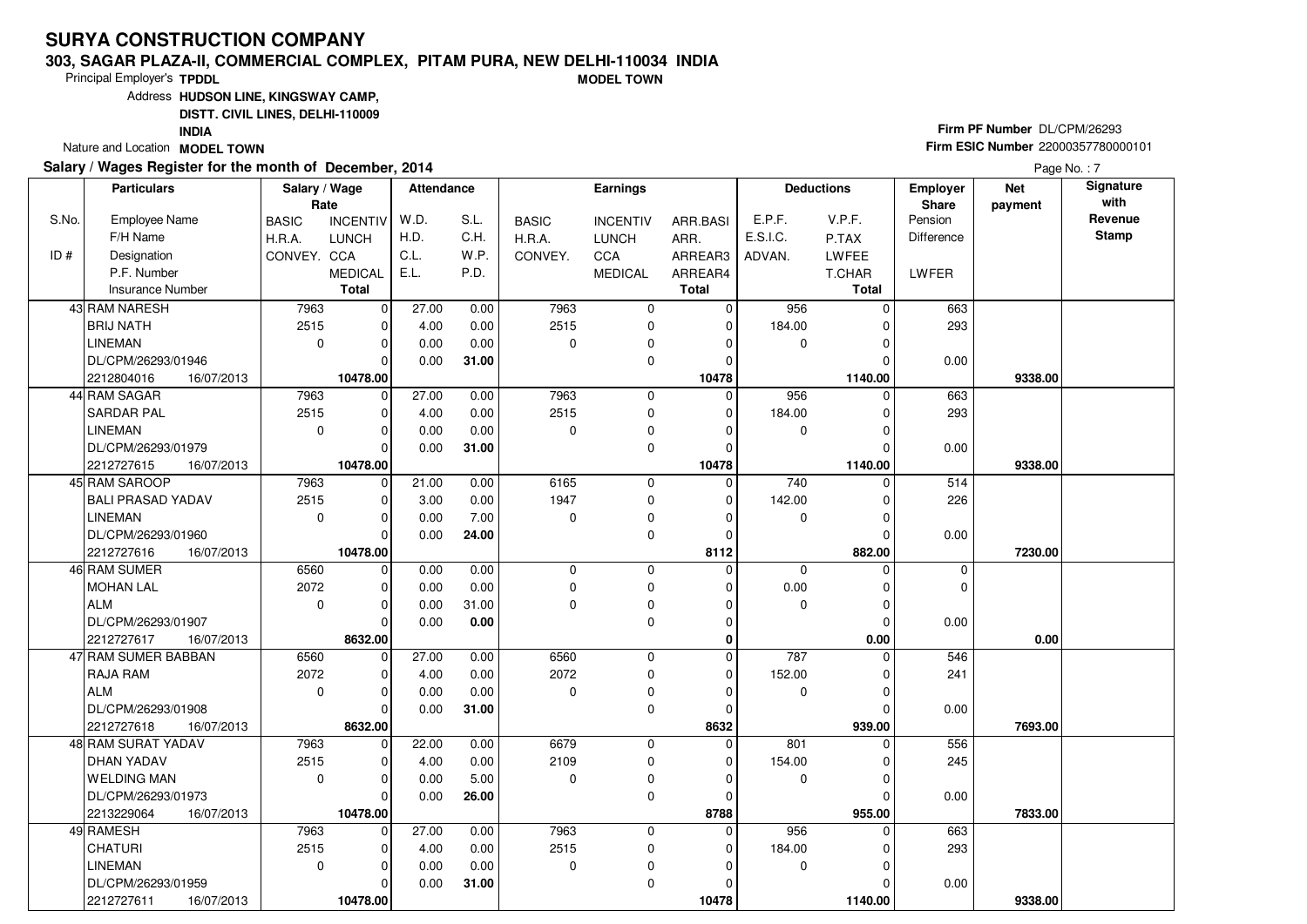#### **303, SAGAR PLAZA-II, COMMERCIAL COMPLEX, PITAM PURA, NEW DELHI-110034 INDIAMODEL TOWN**

Principal Employer's**TPDDL**

Address**HUDSON LINE, KINGSWAY CAMP,**

**DISTT. CIVIL LINES, DELHI-110009**

**INDIA**

Nature and Location **MODEL TOWN** 

#### **Salary / Wages Register for the month of December, 2014**

# **Firm PF Number** DL/CPM/26293 **Firm ESIC Number** <sup>22000357780000101</sup>

|       | <b>Particulars</b>         | Salary / Wage<br>Rate |                 | <b>Attendance</b> |       |              | <b>Earnings</b> |              |             | <b>Deductions</b> | Employer<br>Share | <b>Net</b><br>payment | Signature<br>with |
|-------|----------------------------|-----------------------|-----------------|-------------------|-------|--------------|-----------------|--------------|-------------|-------------------|-------------------|-----------------------|-------------------|
| S.No. | <b>Employee Name</b>       | <b>BASIC</b>          | <b>INCENTIV</b> | W.D.              | S.L.  | <b>BASIC</b> | <b>INCENTIV</b> | ARR.BASI     | E.P.F.      | V.P.F.            | Pension           |                       | Revenue           |
|       | F/H Name                   | H.R.A.                | <b>LUNCH</b>    | H.D.              | C.H.  | H.R.A.       | <b>LUNCH</b>    | ARR.         | E.S.I.C.    | P.TAX             | <b>Difference</b> |                       | <b>Stamp</b>      |
| ID#   | Designation                | CONVEY, CCA           |                 | C.L.              | W.P.  | CONVEY.      | <b>CCA</b>      | ARREAR3      | ADVAN.      | <b>LWFEE</b>      |                   |                       |                   |
|       | P.F. Number                |                       | <b>MEDICAL</b>  | E.L.              | P.D.  |              | <b>MEDICAL</b>  | ARREAR4      |             | T.CHAR            | LWFER             |                       |                   |
|       | <b>Insurance Number</b>    |                       | Total           |                   |       |              |                 | <b>Total</b> |             | <b>Total</b>      |                   |                       |                   |
|       | 50 RAMESH YADAV            | 7963                  | 0               | 18.00             | 0.00  | 5394         | $\mathbf 0$     | $\mathbf 0$  | 647         | $\Omega$          | 449               |                       |                   |
|       | <b>ORI YADAV</b>           | 2515                  | $\mathbf 0$     | 3.00              | 0.00  | 1704         | $\mathbf 0$     | $\mathbf 0$  | 125.00      |                   | 198               |                       |                   |
|       | <b>LINEMAN</b>             | $\mathbf 0$           | $\mathbf 0$     | 0.00              | 10.00 | $\Omega$     | 0               | $\Omega$     | 0           | $\Omega$          |                   |                       |                   |
|       | DL/CPM/26293/01927         |                       | $\Omega$        | 0.00              | 21.00 |              | $\mathbf 0$     | $\mathbf 0$  |             | $\Omega$          | 0.00              |                       |                   |
|       | 2212727612<br>16/07/2013   |                       | 10478.00        |                   |       |              |                 | 7098         |             | 772.00            |                   | 6326.00               |                   |
|       | 51 RAMU CHAUHAN            | 6560                  | 0               | 27.00             | 0.00  | 6560         | 0               | $\mathbf 0$  | 787         | $\Omega$          | 546               |                       |                   |
|       | MAHKU CHAUHAN              | 2072                  | $\mathbf 0$     | 4.00              | 0.00  | 2072         | $\mathbf 0$     | $\mathbf 0$  | 152.00      |                   | 241               |                       |                   |
|       | ALM                        | $\mathbf 0$           | $\mathbf 0$     | 0.00              | 0.00  | $\Omega$     | $\mathbf 0$     | $\Omega$     | 0           |                   |                   |                       |                   |
|       | DL/CPM/26293/01967         |                       | $\Omega$        | 0.00              | 31.00 |              | $\mathbf 0$     | $\Omega$     |             | $\Omega$          | 0.00              |                       |                   |
|       | 2212778067<br>16/07/2013   |                       | 8632.00         |                   |       |              |                 | 8632         |             | 939.00            |                   | 7693.00               |                   |
|       | 52 RANJEET                 | 7963                  | $\mathbf 0$     | 27.00             | 0.00  | 7963         | $\mathbf 0$     | $\mathbf 0$  | 956         | $\Omega$          | 663               |                       |                   |
|       | MAHADEV PASWAN             | 2515                  | $\mathbf 0$     | 4.00              | 0.00  | 2515         | $\mathbf 0$     | $\mathbf 0$  | 184.00      |                   | 293               |                       |                   |
|       | LINEMAN                    | $\mathbf 0$           | $\Omega$        | 0.00              | 0.00  | $\Omega$     | 0               | $\Omega$     | 0           |                   |                   |                       |                   |
|       | DL/CPM/26293/01945         |                       | $\Omega$        | 0.00              | 31.00 |              | $\mathbf 0$     | $\mathbf 0$  |             |                   | 0.00              |                       |                   |
|       | 1013583468<br>16/07/2013   |                       | 10478.00        |                   |       |              |                 | 10478        |             | 1140.00           |                   | 9338.00               |                   |
|       | 53 RANJEET KUMAR           | 6560                  | 0               | 27.00             | 0.00  | 6560         | $\mathbf 0$     | $\Omega$     | 787         | $\Omega$          | 546               |                       |                   |
|       | <b>BASDEV</b>              | 2072                  | $\mathbf 0$     | 4.00              | 0.00  | 2072         | $\mathbf 0$     | $\Omega$     | 152.00      |                   | 241               |                       |                   |
|       | ALM                        | $\mathbf 0$           | $\mathbf 0$     | 0.00              | 0.00  | $\Omega$     | $\mathbf 0$     | $\Omega$     | 0           |                   |                   |                       |                   |
|       | DL/CPM/26293/01909         |                       | $\Omega$        | 0.00              | 31.00 |              | $\mathbf 0$     | $\mathbf 0$  |             |                   | 0.00              |                       |                   |
|       | 2212727619<br>16/07/2013   |                       | 8632.00         |                   |       |              |                 | 8632         |             | 939.00            |                   | 7693.00               |                   |
|       | 54 RAVINDER PAL            | 7963                  | 0               | 19.00             | 0.00  | 5651         | 0               | $\mathbf 0$  | 678         | 0                 | 471               |                       |                   |
|       | <b>SARDAR PAL</b>          | 2515                  | $\mathbf 0$     | 3.00              | 0.00  | 1785         | $\mathbf 0$     | 0            | 131.00      | $\Omega$          | 207               |                       |                   |
|       | <b>LINEMAN</b>             | $\Omega$              | $\mathbf 0$     | 0.00              | 9.00  | $\Omega$     | $\mathbf 0$     | $\Omega$     | $\mathbf 0$ | $\Omega$          |                   |                       |                   |
|       | DL/CPM/26293/01928         |                       | $\Omega$        | 0.00              | 22.00 |              | $\Omega$        | $\mathbf 0$  |             |                   | 0.00              |                       |                   |
|       | 2212727621<br>16/07/2013   |                       | 10478.00        |                   |       |              |                 | 7436         |             | 809.00            |                   | 6627.00               |                   |
|       | 55 RISHI KUMAR             | 7963                  | $\mathbf 0$     | 27.00             | 0.00  | 7963         | 0               | 0            | 956         | $\Omega$          | 663               |                       |                   |
|       | <b>DEVDUTT SHARMA</b>      | 2515                  | $\mathbf 0$     | 4.00              | 0.00  | 2515         | $\mathbf 0$     | $\Omega$     | 184.00      |                   | 293               |                       |                   |
|       | Iто                        | $\Omega$              | $\Omega$        | 0.00              | 0.00  | $\Omega$     | 0               | $\Omega$     | $\mathbf 0$ |                   |                   |                       |                   |
|       | DL/CPM/26293/01922         |                       | $\Omega$        | 0.00              | 31.00 |              | $\mathbf 0$     | $\mathbf 0$  |             |                   | 0.00              |                       |                   |
|       | 1013583480<br>16/07/2013   |                       | 10478.00        |                   |       |              |                 | 10478        |             | 1140.00           |                   | 9338.00               |                   |
|       | 56 SACHIN RUHELA           | 6560                  | $\mathbf 0$     | 27.00             | 0.00  | 6560         | $\mathbf 0$     | 0            | 787         | O                 | 546               |                       |                   |
|       | <b>LAXMAN SINGH RUHELA</b> | 2072                  | $\Omega$        | 4.00              | 0.00  | 2072         | 0               | $\Omega$     | 152.00      |                   | 241               |                       |                   |
|       | ALM                        | $\Omega$              | $\Omega$        | 0.00              | 0.00  | $\mathbf 0$  | 0               | $\Omega$     | $\mathbf 0$ |                   |                   |                       |                   |
|       | DL/CPM/26293/01919         |                       | $\Omega$        | 0.00              | 31.00 |              | $\Omega$        | $\Omega$     |             |                   | 0.00              |                       |                   |
|       | 2212778081<br>16/07/2013   |                       | 8632.00         |                   |       |              |                 | 8632         |             | 939.00            |                   | 7693.00               |                   |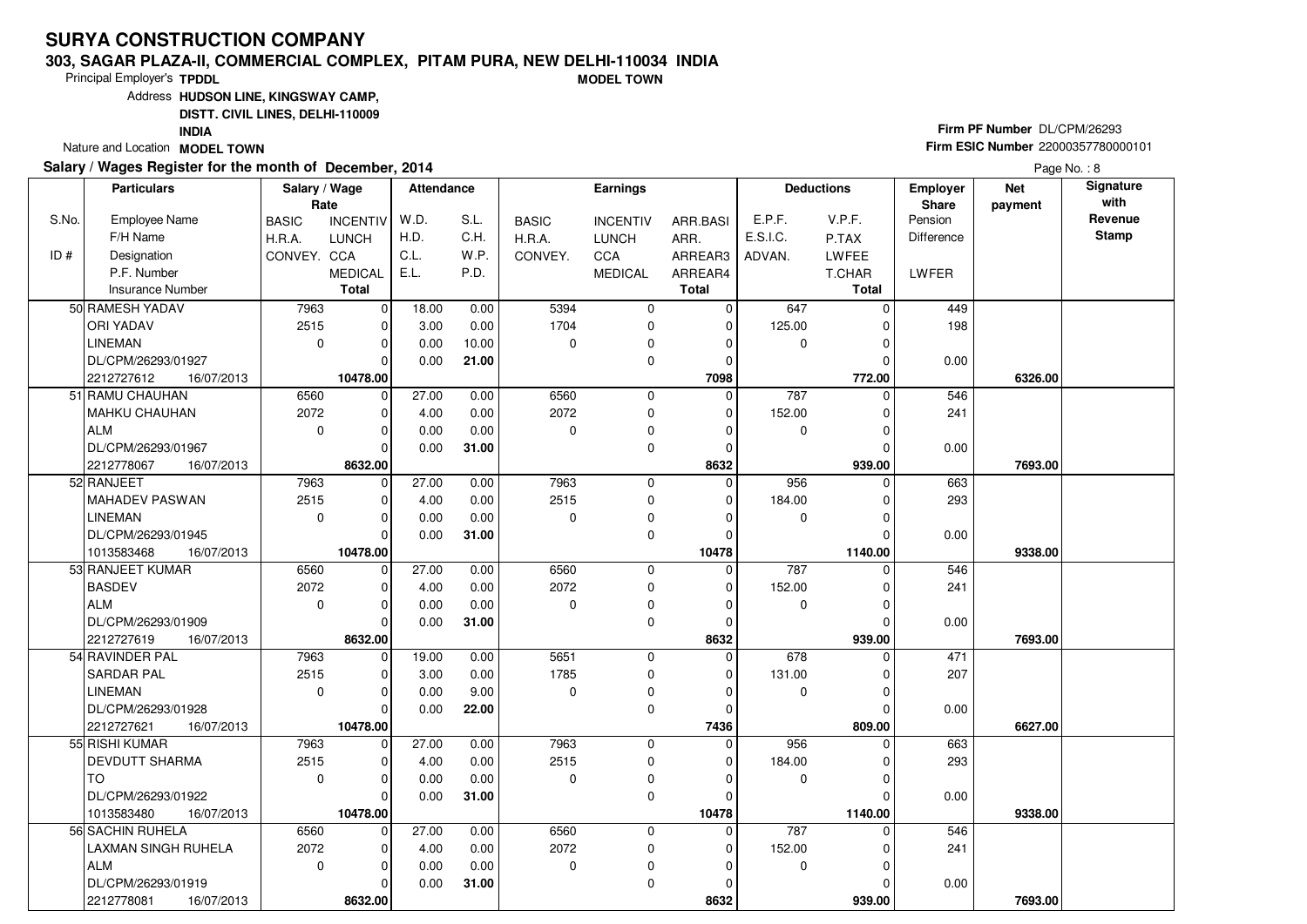#### **303, SAGAR PLAZA-II, COMMERCIAL COMPLEX, PITAM PURA, NEW DELHI-110034 INDIAMODEL TOWN**

Principal Employer's**TPDDL**

Address**HUDSON LINE, KINGSWAY CAMP,**

**DISTT. CIVIL LINES, DELHI-110009**

**INDIA**

Nature and Location **MODEL TOWN** 

### **Salary / Wages Register for the month of December, 2014**

# **Firm PF Number** DL/CPM/26293 **Firm ESIC Number** <sup>22000357780000101</sup>

|       | <b>Particulars</b>                             | Salary / Wage<br>Rate |                         | <b>Attendance</b> |              |              | <b>Earnings</b>            |                  |             | <b>Deductions</b> | Employer<br>Share | <b>Net</b><br>payment | Signature<br>with |
|-------|------------------------------------------------|-----------------------|-------------------------|-------------------|--------------|--------------|----------------------------|------------------|-------------|-------------------|-------------------|-----------------------|-------------------|
| S.No. | <b>Employee Name</b>                           | <b>BASIC</b>          | <b>INCENTIV</b>         | W.D.              | S.L.         | <b>BASIC</b> | <b>INCENTIV</b>            | ARR.BASI         | E.P.F.      | V.P.F.            | Pension           |                       | Revenue           |
|       | F/H Name                                       | H.R.A.                | <b>LUNCH</b>            | H.D.              | C.H.         | H.R.A.       | <b>LUNCH</b>               | ARR.             | E.S.I.C.    | P.TAX             | Difference        |                       | <b>Stamp</b>      |
| ID#   | Designation                                    | CONVEY. CCA           |                         | C.L.              | W.P.         | CONVEY.      | <b>CCA</b>                 | ARREAR3          | ADVAN.      | LWFEE             |                   |                       |                   |
|       | P.F. Number                                    |                       | <b>MEDICAL</b>          | E.L.              | P.D.         |              | <b>MEDICAL</b>             | ARREAR4          |             | T.CHAR            | <b>LWFER</b>      |                       |                   |
|       | <b>Insurance Number</b>                        |                       | <b>Total</b>            |                   |              |              |                            | <b>Total</b>     |             | <b>Total</b>      |                   |                       |                   |
|       | 57 SANDEEP KUMAR                               | 6560                  | $\overline{0}$          | 27.00             | 0.00         | 6560         | 0                          | $\mathbf 0$      | 787         | $\Omega$          | 546               |                       |                   |
|       | <b>ROHTASH SINGH</b>                           | 2072                  | $\mathbf 0$             | 4.00              | 0.00         | 2072         | $\mathbf 0$                | $\mathbf 0$      | 152.00      |                   | 241               |                       |                   |
|       | ALM                                            | $\mathbf 0$           | $\mathbf 0$             | 0.00              | 0.00         | $\Omega$     | 0                          | $\Omega$         | 0           | $\Omega$          |                   |                       |                   |
|       | DL/CPM/26293/01944                             |                       | $\Omega$                | 0.00              | 31.00        |              | $\mathbf 0$                | $\Omega$         |             |                   | 0.00              |                       |                   |
|       | 1013583465<br>16/07/2013                       |                       | 8632.00                 |                   |              |              |                            | 8632             |             | 939.00            |                   | 7693.00               |                   |
|       | 58 SANJEET YADAV                               | 6560                  | 0                       | 0.00              | 0.00         | $\mathbf 0$  | 0                          | $\Omega$         | $\mathbf 0$ | $\Omega$          | 0                 |                       |                   |
|       | <b>HARIHAR YADAV</b>                           | 2072                  | $\mathbf 0$             | 0.00              | 0.00         | $\Omega$     | $\mathbf 0$                | $\Omega$         | 0.00        | $\Omega$          | $\mathbf 0$       |                       |                   |
|       | <b>ALM</b>                                     | $\mathbf 0$           | $\mathbf 0$             | 0.00              | 31.00        | $\Omega$     | $\mathbf 0$                | $\Omega$         | $\mathbf 0$ | $\Omega$          |                   |                       |                   |
|       | DL/CPM/26293/01918                             |                       | $\Omega$                | 0.00              | 0.00         |              | $\Omega$                   | $\Omega$         |             | $\Omega$          | 0.00              |                       |                   |
|       | 16/07/2013<br>1112820322                       |                       | 8632.00                 |                   |              |              |                            | 0                |             | 0.00              |                   | 0.00                  |                   |
|       | 59 SARVAN PAL                                  | 6560                  | $\mathbf 0$             | 27.00             | 0.00         | 6560         | 0                          | 0                | 787         | $\Omega$          | 546               |                       |                   |
|       | <b>RAM SAGAR</b>                               | 2072                  | $\Omega$                | 4.00              | 0.00         | 2072         | $\mathbf 0$                | $\Omega$         | 152.00      |                   | 241               |                       |                   |
|       | ALM                                            | $\mathbf 0$           | $\mathbf 0$             | 0.00              | 0.00         | $\Omega$     | 0                          | $\mathbf 0$      | 0           | 0                 |                   |                       |                   |
|       | DL/CPM/26293/01947                             |                       | $\Omega$                | 0.00              | 31.00        |              | $\mathbf 0$                | $\mathbf 0$      |             |                   | 0.00              |                       |                   |
|       | 1013585115<br>16/07/2013                       |                       | 8632.00                 |                   |              |              |                            | 8632             |             | 939.00            |                   | 7693.00               |                   |
|       | 60 SATENDER KUMAR                              | 7963                  | $\mathbf 0$             | 25.00             | 0.00         | 7449         | $\mathbf 0$                | $\mathbf 0$      | 894         | $\Omega$          | 621               |                       |                   |
|       | NATHU RAM                                      | 2515                  | $\Omega$                | 4.00              | 0.00         | 2353         | $\mathbf 0$                | $\Omega$         | 172.00      |                   | 273               |                       |                   |
|       | <b>LINEMAN</b>                                 | $\mathbf 0$           | $\Omega$                | 0.00              | 2.00         | $\Omega$     | $\pmb{0}$                  | $\Omega$         | 0           |                   |                   |                       |                   |
|       | DL/CPM/26293/01898                             |                       | $\Omega$                | 0.00              | 29.00        |              | $\mathbf 0$                | $\mathbf 0$      |             |                   | 0.00              |                       |                   |
|       | 1013583479<br>16/07/2013<br>61 SATPAL RANGEELA |                       | 10478.00                |                   |              |              |                            | 9802<br>$\Omega$ | 956         | 1066.00           |                   | 8736.00               |                   |
|       | <b>OMI</b>                                     | 7963<br>2515          | $\mathbf 0$<br>$\Omega$ | 27.00<br>4.00     | 0.00<br>0.00 | 7963<br>2515 | $\mathbf 0$<br>$\mathbf 0$ | $\Omega$         | 184.00      |                   | 663<br>293        |                       |                   |
|       | LINEMAN                                        | $\Omega$              | $\mathbf 0$             |                   |              | $\Omega$     | $\mathbf 0$                | $\Omega$         | $\mathbf 0$ | U                 |                   |                       |                   |
|       | DL/CPM/26293/01934                             |                       | $\mathbf 0$             | 0.00<br>0.00      | 0.00         |              | 0                          | $\Omega$         |             |                   |                   |                       |                   |
|       |                                                |                       | 10478.00                |                   | 31.00        |              |                            | 10478            |             | 1140.00           | 0.00              | 9338.00               |                   |
|       | 2212778090<br>16/07/2013<br>62 SATYA NARAYAN   | 6560                  | 0                       | 27.00             | 0.00         | 6560         | $\mathbf 0$                | $\mathbf 0$      | 787         | 0                 | 546               |                       |                   |
|       | <b>DEVTADIN</b>                                | 2072                  | $\mathbf 0$             | 4.00              | 0.00         | 2072         | 0                          | $\Omega$         | 152.00      | $\Omega$          | 241               |                       |                   |
|       | <b>ALM</b>                                     | $\Omega$              | $\Omega$                | 0.00              | 0.00         | $\Omega$     | 0                          | $\Omega$         | 0           |                   |                   |                       |                   |
|       | DL/CPM/26293/01910                             |                       | $\Omega$                | 0.00              | 31.00        |              | 0                          | $\Omega$         |             | O                 | 0.00              |                       |                   |
|       | 2212727623<br>16/07/2013                       |                       | 8632.00                 |                   |              |              |                            | 8632             |             | 939.00            |                   | 7693.00               |                   |
|       | 63 SHIV KUMAR                                  | 7963                  | $\mathbf 0$             | 27.00             | 0.00         | 7963         | $\mathbf 0$                | 0                | 956         | 0                 | 663               |                       |                   |
|       | <b>LAXMAN PRASAD</b>                           | 2515                  | $\mathbf 0$             | 4.00              | 0.00         | 2515         | $\mathbf 0$                | $\Omega$         | 184.00      |                   | 293               |                       |                   |
|       | <b>LINEMAN</b>                                 | $\mathbf 0$           | $\mathbf 0$             | 0.00              | 0.00         | $\mathbf 0$  | 0                          | $\Omega$         | 0           | U                 |                   |                       |                   |
|       | DL/CPM/26293/01961                             |                       | $\Omega$                | 0.00              | 31.00        |              | $\mathbf 0$                | $\Omega$         |             |                   | 0.00              |                       |                   |
|       | 2212727626<br>16/07/2013                       |                       | 10478.00                |                   |              |              |                            | 10478            |             | 1140.00           |                   | 9338.00               |                   |
|       |                                                |                       |                         |                   |              |              |                            |                  |             |                   |                   |                       |                   |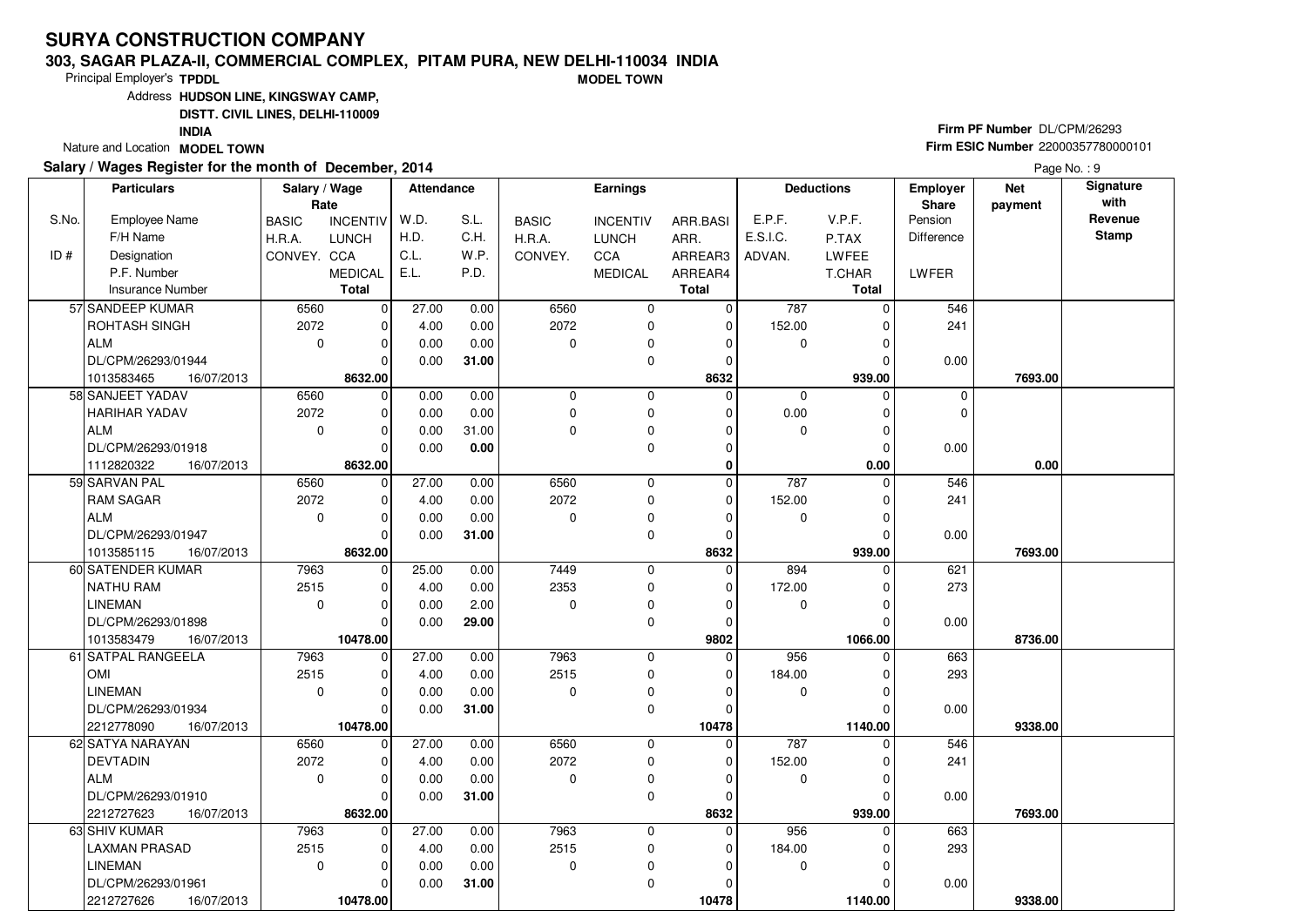#### **303, SAGAR PLAZA-II, COMMERCIAL COMPLEX, PITAM PURA, NEW DELHI-110034 INDIAMODEL TOWN**

Principal Employer's**TPDDL**

Address**HUDSON LINE, KINGSWAY CAMP,**

**DISTT. CIVIL LINES, DELHI-110009**

**INDIA**

Nature and Location **MODEL TOWN** 

#### **Salary / Wages Register for the month of December, 2014**

# **Firm PF Number** DL/CPM/26293 **Firm ESIC Number** <sup>22000357780000101</sup>

|       | <b>Particulars</b>                     | Salary / Wage | Rate                    | <b>Attendance</b> |       |              | <b>Earnings</b> |                      |                 | <b>Deductions</b> | Employer<br>Share | <b>Net</b><br>payment | Signature<br>with |
|-------|----------------------------------------|---------------|-------------------------|-------------------|-------|--------------|-----------------|----------------------|-----------------|-------------------|-------------------|-----------------------|-------------------|
| S.No. | <b>Employee Name</b>                   | <b>BASIC</b>  | <b>INCENTIV</b>         | W.D.              | S.L.  | <b>BASIC</b> | <b>INCENTIV</b> | ARR.BASI             | E.P.F.          | V.P.F.            | Pension           |                       | Revenue           |
|       | F/H Name                               | H.R.A.        | <b>LUNCH</b>            | H.D.              | C.H.  | H.R.A.       | <b>LUNCH</b>    | ARR.                 | E.S.I.C.        | P.TAX             | <b>Difference</b> |                       | <b>Stamp</b>      |
| ID#   | Designation                            | CONVEY, CCA   |                         | C.L.              | W.P.  | CONVEY.      | <b>CCA</b>      | ARREAR3              | ADVAN.          | LWFEE             |                   |                       |                   |
|       | P.F. Number                            |               | <b>MEDICAL</b>          | E.L.              | P.D.  |              | <b>MEDICAL</b>  | ARREAR4              |                 | T.CHAR            | LWFER             |                       |                   |
|       | <b>Insurance Number</b>                |               | Total                   |                   |       |              |                 | <b>Total</b>         |                 | <b>Total</b>      |                   |                       |                   |
|       | 64 SHIV NARAYAN                        | 7963          | 0                       | 3.00              | 0.00  | $771$        | $\mathbf 0$     | $\mathbf 0$          | $\overline{93}$ | $\Omega$          | 64                |                       |                   |
|       | KALLU                                  | 2515          | $\mathbf 0$             | 0.00              | 0.00  | 243          | $\mathbf 0$     | $\mathbf 0$          | 18.00           |                   | 29                |                       |                   |
|       | LINEMAN                                | $\mathbf 0$   | $\mathbf 0$             | 0.00              | 28.00 | $\mathbf 0$  | 0               | $\Omega$             | $\mathbf 0$     | $\Omega$          |                   |                       |                   |
|       | DL/CPM/26293/01911                     |               | $\Omega$                | 0.00              | 3.00  |              | $\mathbf 0$     | $\mathbf 0$          |                 |                   | 0.00              |                       |                   |
|       | 2212727628<br>16/07/2013               |               | 10478.00                |                   |       |              |                 | 1014                 |                 | 111.00            |                   | 903.00                |                   |
|       | 65 SHREE CHAND                         | 6560          | 0                       | 27.00             | 0.00  | 6560         | 0               | 0                    | 787             | $\Omega$          | 546               |                       |                   |
|       | HARGYAN SINGH                          | 2072          | $\mathbf 0$             | 4.00              | 0.00  | 2072         | $\mathbf 0$     | $\mathbf 0$          | 152.00          |                   | 241               |                       |                   |
|       | ALM                                    | $\mathbf 0$   | $\Omega$                | 0.00              | 0.00  | $\Omega$     | $\mathbf 0$     | $\Omega$             | 0               |                   |                   |                       |                   |
|       | DL/CPM/26293/01962                     |               | $\Omega$                | 0.00              | 31.00 |              | $\mathbf 0$     | $\Omega$             |                 | 0                 | 0.00              |                       |                   |
|       | 2212727630<br>16/07/2013               |               | 8632.00                 |                   |       |              |                 | 8632                 |                 | 939.00            |                   | 7693.00               |                   |
|       | 66 SHRI BHAGWAN                        | 6560          | $\mathbf 0$             | 25.00             | 0.00  | 6137         | 0               | $\mathbf 0$          | 736             | $\Omega$          | 511               |                       |                   |
|       | LT SATYA NARAIN                        | 2072          | $\mathbf 0$             | 4.00              | 0.00  | 1938         | $\mathbf 0$     | $\mathbf 0$          | 142.00          | 0                 | 225               |                       |                   |
|       | ALM                                    | $\mathbf 0$   | $\Omega$                | 0.00              | 2.00  | $\Omega$     | 0               | $\Omega$             | 0               | O                 |                   |                       |                   |
|       | DL/CPM/26293/01977                     |               | $\Omega$                | 0.00              | 29.00 |              | $\mathbf 0$     | $\mathbf 0$          |                 |                   | 0.00              |                       |                   |
|       | 2212921960<br>16/07/2013               |               | 8632.00                 |                   |       |              |                 | 8075                 |                 | 878.00            |                   | 7197.00               |                   |
|       | 67 SHRIDHAR YADAV                      | 7963          | 0                       | 27.00             | 0.00  | 7963         | $\overline{0}$  | $\Omega$             | 956             | $\Omega$          | 663               |                       |                   |
|       | <b>GANESH YADAV</b>                    | 2515          | $\mathbf 0$             | 4.00              | 0.00  | 2515         | $\mathbf 0$     | $\Omega$             | 184.00          |                   | 293               |                       |                   |
|       | <b>LINEMAN</b>                         | $\mathbf 0$   | $\mathbf 0$             | 0.00              | 0.00  | $\Omega$     | $\mathbf 0$     | $\Omega$             | 0               |                   |                   |                       |                   |
|       | DL/CPM/26293/01929                     |               | $\Omega$                | 0.00              | 31.00 |              | $\mathbf 0$     | $\Omega$             |                 |                   | 0.00              |                       |                   |
|       | 2212727631<br>16/07/2013               |               | 10478.00                |                   |       |              |                 | 10478                |                 | 1140.00           |                   | 9338.00               |                   |
|       | 68 SHYAM LAL                           | 7963          | 0                       | 27.00             | 0.00  | 7963         | 0               | $\mathbf 0$          | 956             | 0                 | 663               |                       |                   |
|       | <b>CHANDER BHAN</b>                    | 2515          | $\Omega$                | 4.00              | 0.00  | 2515         | 0               | 0                    | 184.00          |                   | 293               |                       |                   |
|       | <b>LINEMAN</b>                         | $\Omega$      | $\mathbf 0$             | 0.00              | 0.00  | $\Omega$     | $\mathbf 0$     | $\Omega$             | $\mathbf 0$     | O                 |                   |                       |                   |
|       | DL/CPM/26293/01938                     |               | $\Omega$                | 0.00              | 31.00 |              | $\Omega$        | $\Omega$             |                 |                   | 0.00              |                       |                   |
|       | 2212731715<br>16/07/2013<br>69 SOM PAL | 6560          | 10478.00<br>$\mathbf 0$ | 27.00             | 0.00  | 6560         | 0               | 10478<br>$\mathbf 0$ | 787             | 1140.00<br>0      | 546               | 9338.00               |                   |
|       | <b>TOTA RAM</b>                        | 2072          | $\mathbf 0$             | 4.00              | 0.00  | 2072         | $\mathbf 0$     | $\Omega$             | 152.00          |                   | 241               |                       |                   |
|       | l ALM                                  | $\Omega$      | $\Omega$                | 0.00              | 0.00  | $\Omega$     | 0               | $\Omega$             | $\mathbf 0$     | U                 |                   |                       |                   |
|       | DL/CPM/26293/01978                     |               | $\Omega$                | 0.00              | 31.00 |              | $\mathbf 0$     | $\mathbf 0$          |                 |                   | 0.00              |                       |                   |
|       | 2212727633<br>16/07/2013               |               | 8632.00                 |                   |       |              |                 | 8632                 |                 | 939.00            |                   | 7693.00               |                   |
|       | 70 SONE LAL                            | 6560          | $\mathbf 0$             | 27.00             | 0.00  | 6560         | $\mathbf 0$     | $\mathbf 0$          | 787             | O                 | 546               |                       |                   |
|       | JAGDISH PRASAD                         | 2072          | $\Omega$                | 4.00              | 0.00  | 2072         | 0               | $\Omega$             | 152.00          |                   | 241               |                       |                   |
|       | ALM                                    | $\Omega$      | $\Omega$                | 0.00              | 0.00  | $\mathbf 0$  | 0               | $\Omega$             | 0               | O                 |                   |                       |                   |
|       | DL/CPM/26293/01970                     |               | $\Omega$                | 0.00              | 31.00 |              | $\Omega$        | $\Omega$             |                 |                   | 0.00              |                       |                   |
|       | 2212815710<br>16/07/2013               |               | 8632.00                 |                   |       |              |                 | 8632                 |                 | 939.00            |                   | 7693.00               |                   |
|       |                                        |               |                         |                   |       |              |                 |                      |                 |                   |                   |                       |                   |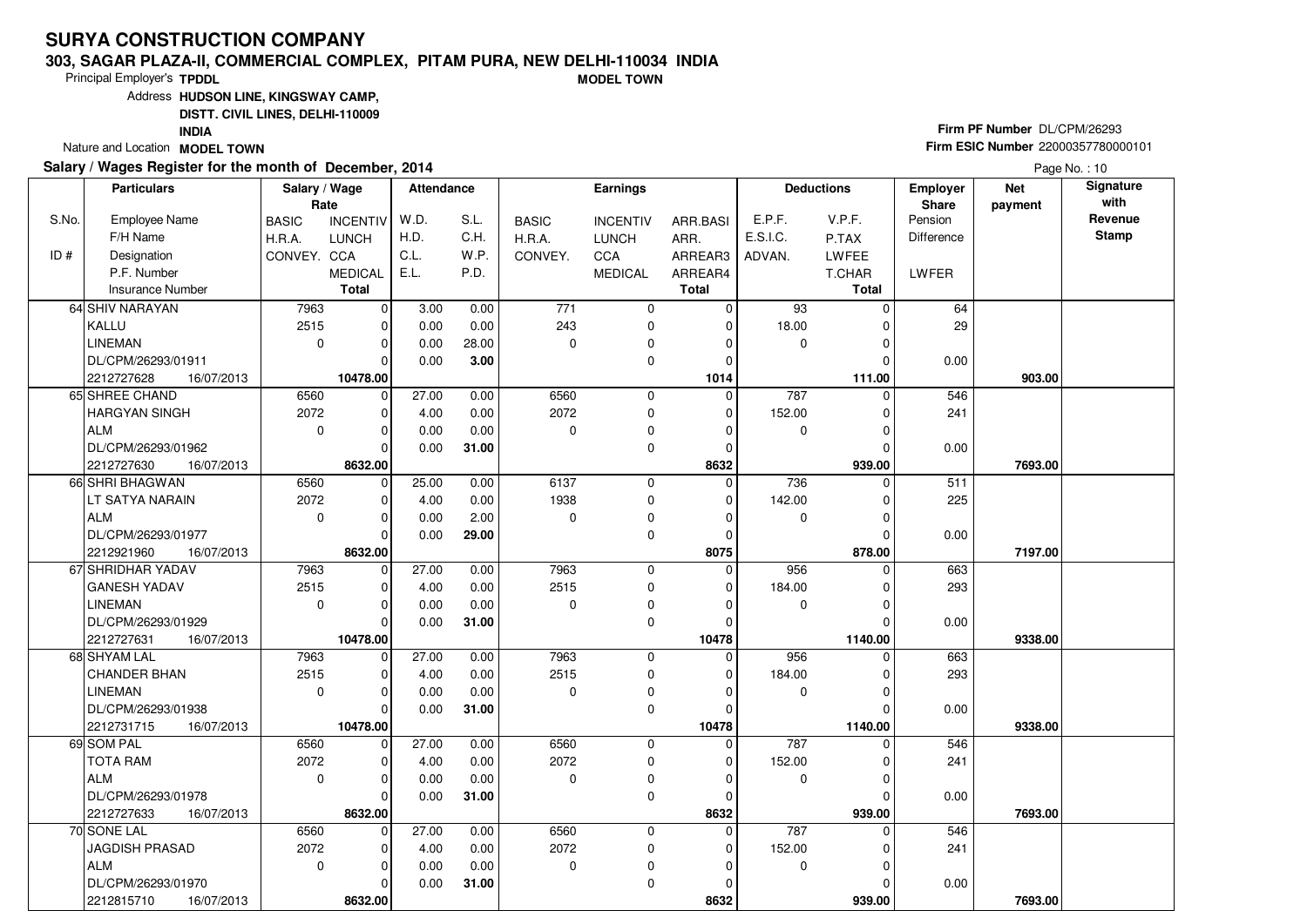#### **303, SAGAR PLAZA-II, COMMERCIAL COMPLEX, PITAM PURA, NEW DELHI-110034 INDIAMODEL TOWN**

Principal Employer's**TPDDL**

Address**HUDSON LINE, KINGSWAY CAMP,**

**DISTT. CIVIL LINES, DELHI-110009**

**INDIA**

Nature and Location **MODEL TOWN** 

#### **Salary / Wages Register for the month of December, 2014**

# **Firm PF Number** DL/CPM/26293 **Firm ESIC Number** <sup>22000357780000101</sup>

|       | <b>Particulars</b>                      | Salary / Wage<br>Rate |                        | <b>Attendance</b> |              |              | <b>Earnings</b>  |                  |             | <b>Deductions</b>  | Employer<br><b>Share</b>   | <b>Net</b><br>payment | Signature<br>with |
|-------|-----------------------------------------|-----------------------|------------------------|-------------------|--------------|--------------|------------------|------------------|-------------|--------------------|----------------------------|-----------------------|-------------------|
| S.No. | <b>Employee Name</b>                    | <b>BASIC</b>          | <b>INCENTIV</b>        | W.D.              | S.L.         | <b>BASIC</b> | <b>INCENTIV</b>  | ARR.BASI         | E.P.F.      | V.P.F.             | Pension                    |                       | Revenue           |
|       | F/H Name                                | H.R.A.                | <b>LUNCH</b>           | H.D.              | C.H.         | H.R.A.       | <b>LUNCH</b>     | ARR.             | E.S.I.C.    | P.TAX              | Difference                 |                       | <b>Stamp</b>      |
| ID#   | Designation                             | CONVEY. CCA           |                        | C.L.              | W.P.         | CONVEY.      | <b>CCA</b>       | ARREAR3          | ADVAN.      | <b>LWFEE</b>       |                            |                       |                   |
|       | P.F. Number                             |                       | <b>MEDICAL</b>         | E.L.              | P.D.         |              | <b>MEDICAL</b>   | ARREAR4          |             | T.CHAR             | LWFER                      |                       |                   |
|       | <b>Insurance Number</b>                 |                       | <b>Total</b>           |                   |              |              |                  | <b>Total</b>     |             | <b>Total</b>       |                            |                       |                   |
|       | 71 SONU                                 | 6560                  | $\mathbf 0$            | 27.00             | 0.00         | 6560         | 0                | $\overline{0}$   | 787         | $\Omega$           | 546                        |                       |                   |
|       | <b>RADHEY SHYAM</b>                     | 2072                  | $\mathbf 0$            | 4.00              | 0.00         | 2072         | 0                | $\mathbf 0$      | 152.00      | $\Omega$           | 241                        |                       |                   |
|       | ALM                                     | $\mathbf 0$           | $\Omega$               | 0.00              | 0.00         | $\Omega$     | 0                | $\Omega$         | $\mathbf 0$ | $\Omega$           |                            |                       |                   |
|       | DL/CPM/26293/01913                      |                       | $\Omega$               | 0.00              | 31.00        |              | 0                | $\Omega$         |             |                    | 0.00                       |                       |                   |
|       | 2213840049<br>16/07/2013                |                       | 8632.00                |                   |              |              |                  | 8632             |             | 939.00             |                            | 7693.00               |                   |
|       | 72 SUBHASH SINGH                        | 7963                  | $\mathbf 0$            | 27.00             | 0.00         | 7963         | 0                | $\Omega$         | 956         | $\Omega$           | 663                        |                       |                   |
|       | <b>BALWANT SINGH</b>                    | 2515                  | $\mathbf 0$            | 4.00              | 0.00         | 2515         | $\mathbf 0$      | 0                | 184.00      | $\Omega$           | 293                        |                       |                   |
|       | LINEMAN                                 | $\mathbf 0$           | $\Omega$               | 0.00              | 0.00         | $\Omega$     | 0                | $\Omega$         | $\mathbf 0$ | $\Omega$           |                            |                       |                   |
|       | DL/CPM/26293/01968                      |                       | $\Omega$               | 0.00              | 31.00        |              | 0                | $\Omega$         |             |                    | 0.00                       |                       |                   |
|       | 2212778099<br>16/07/2013                |                       | 10478.00               |                   |              |              |                  | 10478            |             | 1140.00            |                            | 9338.00               |                   |
|       | 73 SUBHASH YADAV                        | 7963                  | 0                      | 15.00             | 0.00         | 4367         | $\mathbf 0$      | $\mathbf 0$      | 524         | $\Omega$           | 364                        |                       |                   |
|       | <b>BANSU YADAV</b>                      | 2515                  | $\mathbf 0$            | 2.00              | 0.00         | 1379         | 0                | 0                | 101.00      | $\Omega$           | 160                        |                       |                   |
|       | LINEMAN                                 | $\mathbf 0$           | $\Omega$               | 0.00              | 14.00        | $\Omega$     | 0                | $\Omega$         | $\mathbf 0$ | $\Omega$           |                            |                       |                   |
|       | DL/CPM/26293/01930                      |                       | $\Omega$               | 0.00              | 17.00        |              | 0                | 0                |             |                    | 0.00                       |                       |                   |
|       | 2212731717<br>16/07/2013                |                       | 10478.00               |                   |              |              |                  | 5746             |             | 625.00             |                            | 5121.00               |                   |
|       | 74 SUBODH ROY                           | 7963                  | $\mathbf 0$            | 27.00             | 0.00         | 7963         | $\mathbf 0$      | $\Omega$         | 956         | $\Omega$           | 663                        |                       |                   |
|       | <b>RAM SEWAK ROY</b>                    | 2515                  | $\Omega$               | 4.00              | 0.00         | 2515         | 0                | $\Omega$         | 184.00      | $\Omega$           | 293                        |                       |                   |
|       | <b>LINEMAN</b>                          | $\Omega$              | $\Omega$               | 0.00              | 0.00         | $\Omega$     | 0                | $\Omega$         | 0           | O                  |                            |                       |                   |
|       | DL/CPM/26293/01941                      |                       | $\Omega$               | 0.00              | 31.00        |              | $\mathbf 0$      | $\Omega$         |             |                    | 0.00                       |                       |                   |
|       | 1011711730<br>16/07/2013                |                       | 10478.00               |                   |              |              |                  | 10478            |             | 1140.00            |                            | 9338.00               |                   |
|       | 75 SUKHBIR SINGH                        | 6560                  | $\mathbf 0$            | 27.00             | 0.00         | 6560         | $\mathbf 0$      | $\Omega$         | 787         |                    | 546                        |                       |                   |
|       | <b>VIJAY PAL SINGH</b>                  | 2072                  | $\mathbf 0$            | 4.00              | 0.00         | 2072         | 0                | $\Omega$         | 152.00      | $\Omega$           | 241                        |                       |                   |
|       | <b>ALM</b>                              | $\Omega$              | $\mathbf 0$            | 0.00              | 0.00         | $\Omega$     | 0                | $\Omega$         | $\mathbf 0$ | $\Omega$           |                            |                       |                   |
|       | DL/CPM/26293/01974                      |                       | $\Omega$               | 0.00              | 31.00        |              | 0                | $\Omega$         |             | $\Omega$           | 0.00                       |                       |                   |
|       | 1013637855<br>16/07/2013                | 6560                  | 8632.00<br>$\mathbf 0$ |                   |              | $\Omega$     |                  | 8632<br>$\Omega$ | $\Omega$    | 939.00<br>$\Omega$ |                            | 7693.00               |                   |
|       | 76 SUMIT KUMAR<br><b>RAGHUBIR SINGH</b> | 2072                  | $\mathbf 0$            | 0.00<br>0.00      | 0.00<br>0.00 | 0            | $\mathbf 0$<br>0 | $\Omega$         | 0.00        | $\Omega$           | $\mathbf 0$<br>$\mathbf 0$ |                       |                   |
|       | ALM                                     | $\Omega$              | $\Omega$               | 0.00              | 31.00        | $\Omega$     | $\mathbf 0$      | $\Omega$         | $\mathbf 0$ | $\Omega$           |                            |                       |                   |
|       | DL/CPM/26293/01931                      |                       | $\Omega$               | 0.00              | 0.00         |              | 0                | 0                |             | $\Omega$           | 0.00                       |                       |                   |
|       | 2212731719<br>16/07/2013                |                       | 8632.00                |                   |              |              |                  | 0                |             | 0.00               |                            | 0.00                  |                   |
|       | 77 SUNIL KUMAR                          | 7963                  | $\Omega$               | 27.00             | 0.00         | 7963         | $\mathbf 0$      | $\Omega$         | 956         | $\Omega$           | 663                        |                       |                   |
|       | <b>TEJ NARAIN RAI</b>                   | 2515                  | $\mathbf 0$            | 4.00              | 0.00         | 2515         | 0                | 0                | 184.00      |                    | 293                        |                       |                   |
|       | <b>LINEMAN</b>                          | $\mathbf 0$           | $\Omega$               | 0.00              | 0.00         | 0            | 0                | 0                | $\mathbf 0$ | $\Omega$           |                            |                       |                   |
|       | DL/CPM/26293/01975                      |                       | $\Omega$               | 0.00              | 31.00        |              | 0                | $\Omega$         |             |                    | 0.00                       |                       |                   |
|       | 2213134285<br>16/07/2013                |                       | 10478.00               |                   |              |              |                  | 10478            |             | 1140.00            |                            | 9338.00               |                   |
|       |                                         |                       |                        |                   |              |              |                  |                  |             |                    |                            |                       |                   |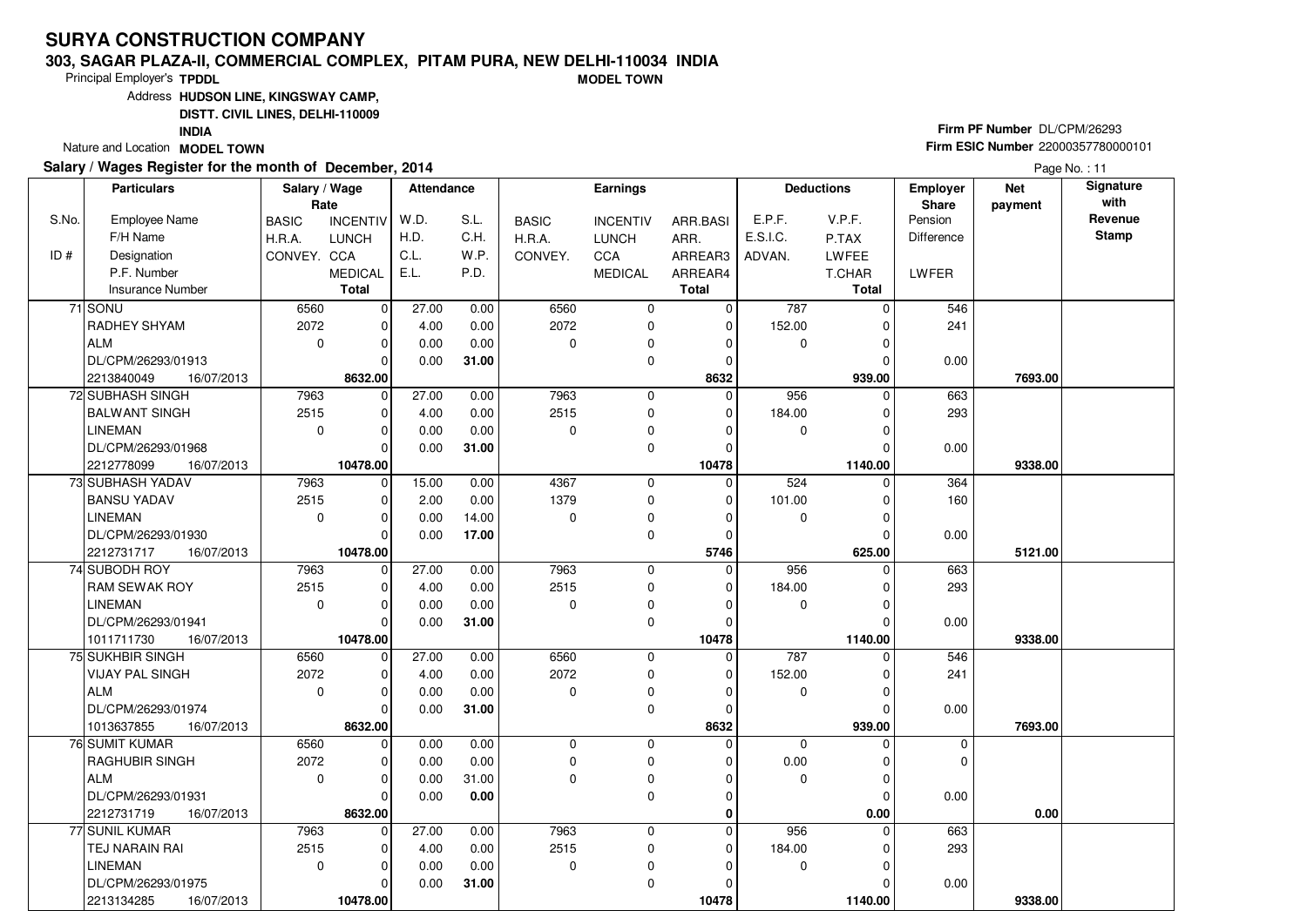#### **303, SAGAR PLAZA-II, COMMERCIAL COMPLEX, PITAM PURA, NEW DELHI-110034 INDIAMODEL TOWN**

Principal Employer's**TPDDL**

Address**HUDSON LINE, KINGSWAY CAMP,**

**DISTT. CIVIL LINES, DELHI-110009**

**INDIA**

Nature and Location **MODEL TOWN** 

#### **Salary / Wages Register for the month of December, 2014**

# **Firm PF Number** DL/CPM/26293 **Firm ESIC Number** <sup>22000357780000101</sup>

|       | <b>Particulars</b>       | Salary / Wage<br>Rate |                 | <b>Attendance</b> |       |              | <b>Earnings</b> |              |             | <b>Deductions</b> | Employer<br>Share | <b>Net</b><br>payment | Signature<br>with |
|-------|--------------------------|-----------------------|-----------------|-------------------|-------|--------------|-----------------|--------------|-------------|-------------------|-------------------|-----------------------|-------------------|
| S.No. | <b>Employee Name</b>     | <b>BASIC</b>          | <b>INCENTIV</b> | W.D.              | S.L.  | <b>BASIC</b> | <b>INCENTIV</b> | ARR.BASI     | E.P.F.      | V.P.F.            | Pension           |                       | Revenue           |
|       | F/H Name                 | H.R.A.                | <b>LUNCH</b>    | H.D.              | C.H.  | H.R.A.       | <b>LUNCH</b>    | ARR.         | E.S.I.C.    | P.TAX             | <b>Difference</b> |                       | <b>Stamp</b>      |
| ID#   | Designation              | CONVEY. CCA           |                 | C.L.              | W.P.  | CONVEY.      | <b>CCA</b>      | ARREAR3      | ADVAN.      | LWFEE             |                   |                       |                   |
|       | P.F. Number              |                       | <b>MEDICAL</b>  | E.L.              | P.D.  |              | <b>MEDICAL</b>  | ARREAR4      |             | T.CHAR            | LWFER             |                       |                   |
|       | <b>Insurance Number</b>  |                       | Total           |                   |       |              |                 | <b>Total</b> |             | <b>Total</b>      |                   |                       |                   |
|       | 78 SURENDER KUMAR        | 7963                  | 0               | 21.00             | 0.00  | 6165         | 0               | $\mathbf 0$  | 740         | $\Omega$          | 514               |                       |                   |
|       | <b>BABU RAM PAL</b>      | 2515                  | $\mathbf 0$     | 3.00              | 0.00  | 1947         | $\mathbf 0$     | $\mathbf 0$  | 142.00      |                   | 226               |                       |                   |
|       | <b>LINEMAN</b>           | $\mathbf 0$           | $\mathbf 0$     | 0.00              | 7.00  | $\Omega$     | 0               | $\Omega$     | 0           | $\Omega$          |                   |                       |                   |
|       | DL/CPM/26293/01924       |                       | $\Omega$        | 0.00              | 24.00 |              | $\mathbf 0$     | $\mathbf 0$  |             | $\Omega$          | 0.00              |                       |                   |
|       | 1013668674<br>16/07/2013 |                       | 10478.00        |                   |       |              |                 | 8112         |             | 882.00            |                   | 7230.00               |                   |
|       | 79 SURESH PAL            | 6560                  | 0               | 27.00             | 0.00  | 6560         | 0               | $\mathbf 0$  | 787         | $\Omega$          | 546               |                       |                   |
|       | <b>RAM SAWROOP</b>       | 2072                  | $\mathbf 0$     | 4.00              | 0.00  | 2072         | $\mathbf 0$     | $\mathbf 0$  | 152.00      |                   | 241               |                       |                   |
|       | ALM                      | $\mathbf 0$           | $\mathbf 0$     | 0.00              | 0.00  | $\Omega$     | $\mathbf 0$     | $\Omega$     | 0           |                   |                   |                       |                   |
|       | DL/CPM/26293/01943       |                       | $\Omega$        | 0.00              | 31.00 |              | $\mathbf 0$     | 0            |             | $\Omega$          | 0.00              |                       |                   |
|       | 1013583463<br>16/07/2013 |                       | 8632.00         |                   |       |              |                 | 8632         |             | 939.00            |                   | 7693.00               |                   |
|       | 80 SUSHIL KUMAR          | 7963                  | $\mathbf 0$     | 27.00             | 0.00  | 7963         | 0               | $\mathbf 0$  | 956         | $\Omega$          | 663               |                       |                   |
|       | <b>KRISHAN PAL</b>       | 2515                  | $\mathbf 0$     | 4.00              | 0.00  | 2515         | $\mathbf 0$     | $\mathbf 0$  | 184.00      |                   | 293               |                       |                   |
|       | LINEMAN                  | $\mathbf 0$           | $\Omega$        | 0.00              | 0.00  | $\Omega$     | 0               | $\Omega$     | 0           |                   |                   |                       |                   |
|       | DL/CPM/26293/01963       |                       | $\Omega$        | 0.00              | 31.00 |              | $\mathbf 0$     | $\mathbf 0$  |             |                   | 0.00              |                       |                   |
|       | 2212727635<br>16/07/2013 |                       | 10478.00        |                   |       |              |                 | 10478        |             | 1140.00           |                   | 9338.00               |                   |
|       | 81 UDAY KUMAR            | 7963                  | 0               | 21.00             | 0.00  | 6165         | 0               | $\Omega$     | 740         | $\Omega$          | 514               |                       |                   |
|       | TEJU SHAH                | 2515                  | $\mathbf 0$     | 3.00              | 0.00  | 1947         | $\mathbf 0$     | $\Omega$     | 142.00      |                   | 226               |                       |                   |
|       | <b>LINEMAN</b>           | $\mathbf 0$           | $\mathbf 0$     | 0.00              | 7.00  | $\Omega$     | $\mathbf 0$     | $\Omega$     | 0           |                   |                   |                       |                   |
|       | DL/CPM/26293/01964       |                       | $\Omega$        | 0.00              | 24.00 |              | $\mathbf 0$     | $\mathbf 0$  |             |                   | 0.00              |                       |                   |
|       | 2212727636<br>16/07/2013 |                       | 10478.00        |                   |       |              |                 | 8112         |             | 882.00            |                   | 7230.00               |                   |
|       | 82 UMESH KUMAR           | 6560                  | 0               | 27.00             | 0.00  | 6560         | 0               | 0            | 787         | 0                 | 546               |                       |                   |
|       | LAL CHAND                | 2072                  | $\mathbf 0$     | 4.00              | 0.00  | 2072         | $\mathbf 0$     | $\mathbf 0$  | 152.00      |                   | 241               |                       |                   |
|       | ALM                      | $\Omega$              | $\mathbf 0$     | 0.00              | 0.00  | $\Omega$     | $\mathbf 0$     | $\Omega$     | $\mathbf 0$ | $\Omega$          |                   |                       |                   |
|       | DL/CPM/26293/01932       |                       | $\Omega$        | 0.00              | 31.00 |              | $\mathbf 0$     | $\mathbf 0$  |             |                   | 0.00              |                       |                   |
|       | 2212731721<br>16/07/2013 |                       | 8632.00         |                   |       |              |                 | 8632         |             | 939.00            |                   | 7693.00               |                   |
|       | 83 VASHIST               | 6560                  | $\mathbf 0$     | 18.00             | 0.00  | 4444         | 0               | 0            | 533         | $\Omega$          | 370               |                       |                   |
|       | <b>RAM DARSH YADAV</b>   | 2072                  | $\mathbf 0$     | 3.00              | 0.00  | 1404         | $\mathbf 0$     | $\Omega$     | 103.00      |                   | 163               |                       |                   |
|       | l ALM                    | $\Omega$              | $\Omega$        | 0.00              | 10.00 | $\Omega$     | 0               | $\Omega$     | $\mathbf 0$ | U                 |                   |                       |                   |
|       | DL/CPM/26293/01935       |                       | $\Omega$        | 0.00              | 21.00 |              | $\mathbf 0$     | $\mathbf 0$  |             |                   | 0.00              |                       |                   |
|       | 2212778139<br>16/07/2013 |                       | 8632.00         |                   |       |              |                 | 5848         |             | 636.00            |                   | 5212.00               |                   |
|       | 84 VEER PAL              | 6560                  | $\mathbf 0$     | 23.00             | 0.00  | 5714         | $\mathbf 0$     | 0            | 686         | $\Omega$          | 476               |                       |                   |
|       | CHHOTE LAL               | 2072                  | 0               | 4.00              | 0.00  | 1805         | 0               | $\Omega$     | 132.00      |                   | 210               |                       |                   |
|       | ALM                      | $\Omega$              | $\mathbf 0$     | 0.00              | 4.00  | $\mathbf 0$  | 0               | $\Omega$     | 0           |                   |                   |                       |                   |
|       | DL/CPM/26293/01897       |                       | $\Omega$        | 0.00              | 27.00 |              | $\mathbf 0$     | $\Omega$     |             |                   | 0.00              |                       |                   |
|       | 1013583474<br>16/07/2013 |                       | 8632.00         |                   |       |              |                 | 7519         |             | 818.00            |                   | 6701.00               |                   |